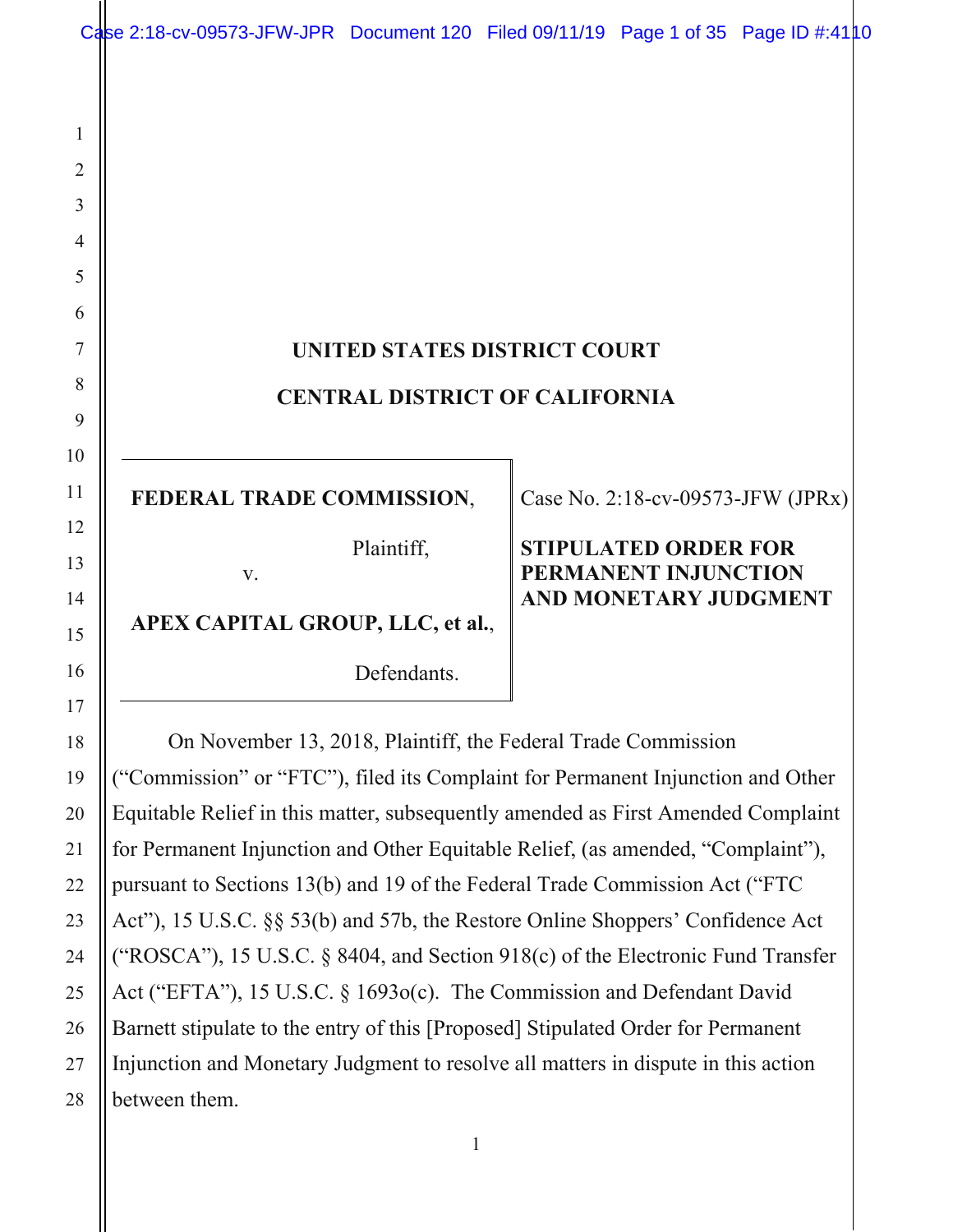THEREFORE, IT IS ORDERED as follows:

#### **FINDINGS**

1. This Court has jurisdiction over this matter.

2. The Complaint charges that Settling Defendant participated in deceptive and unfair acts or practices in violation of Section 5 of the FTC Act, 15 U.S.C. § 45, Section 4 of ROSCA, 15 U.S.C. § 8403, and Section 907(a) of EFTA, 15 U.S.C. § 1693e(a) and Section 1005.10(b) of Regulation E, 12 C.F.R. § 1005.10(b), in connection with the unfair and deceptive advertising, marketing, promotion, or sale of certain dietary supplements, skin creams, and other products or services through a Negative Option Feature.

3. Settling Defendant neither admits nor denies any of the allegations in the Complaint, except as specifically stated in this Order. Only for purposes of this action, Settling Defendant admits the facts necessary to establish jurisdiction.

4. Settling Defendant waives any claim that he may have under the Equal Access to Justice Act, 28 U.S.C. § 2412, concerning the prosecution of this action through the date of this Order, and agrees to bear his own costs and attorney fees.

5. Settling Defendant and the Commission waive all rights to appeal or otherwise challenge or contest the validity of this Order.

#### **DEFINITIONS**

For the purpose of this Order, the following definitions apply:

A. "**Acquirer**" means a business organization, financial institution, or an agent of a business organization or financial institution that has authority from an organization that operates or licenses a credit card system (*e.g*. Visa, MasterCard, American Express, and Discover) to authorize Merchants to accept, transmit, or process payment by credit card through the credit card system for money, goods or services, or anything else of value.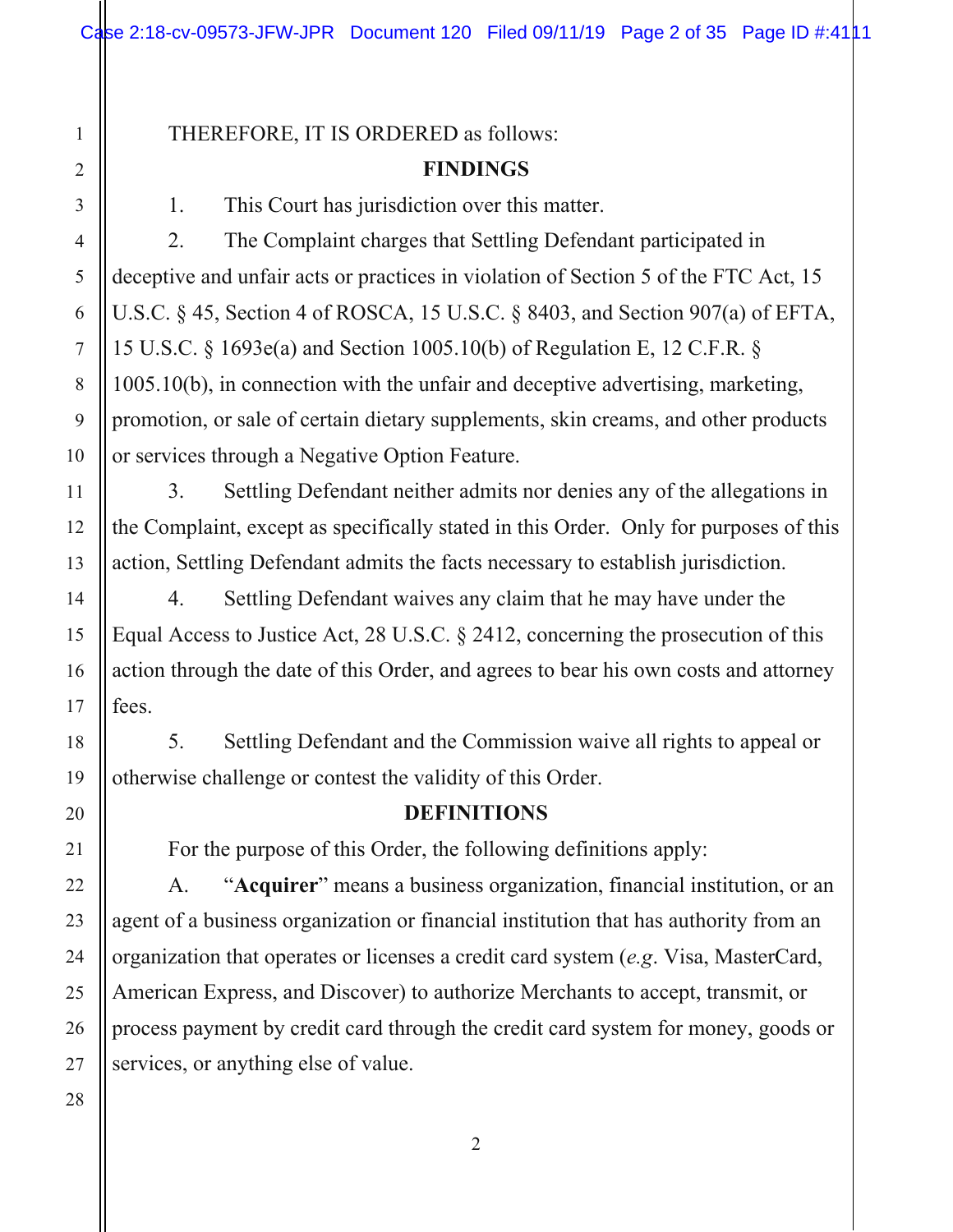B. "**Add-On**" means any additional good or service that is offered to the consumer for purchase immediately preceding, at the time of, or closely proximate in time after the consumer's purchase of a different good or service, where the different good or service is or was advertised, marketed, promoted, or offered for sale by the Settling Defendant, whether directly or through an intermediary, including by consulting, planning, participating, facilitating, or advising.

C. "**Affiliate**" means any person, including any third-party marketer, who participates in an Affiliate Program.

D. "**Affiliate Network**" means any person who provides another person with Affiliates for an Affiliate Program or with whom any person contracts as an Affiliate to promote any good or service.

E. "**Affiliate Program**" means any arrangement under which the Settling Defendant pays, or offers to pay, or provides, or offers to provide, any form of consideration to any third party, either directly or through an Affiliate Network (i) to provide the Settling Defendant with, or refer to the Settling Defendant, potential or actual customers; or (ii) otherwise to market, advertise, or offer for sale any good or service on behalf of the Settling Defendant.

F. "**Asset**" means any legal or equitable interest in, right to, or claim to, any property, wherever located and by whomever held.

G. "**Billing Information**" means any data that enables any person to access a customer's account, such as a credit card, checking, savings, share, or similar account, utility bill, mortgage loan account, or debit card.

H. "**Chargeback**" means a procedure whereby an issuing bank or other financial institution charges all or part of an amount of a credit or debit transaction back to the acquiring or merchant bank.

I. "**Clear and Conspicuous**" or "**Clearly and Conspicuously**" means that a required disclosure is difficult to miss (i.e., easily noticeable) and easily understandable by ordinary consumers, including in all of the following ways:

1

2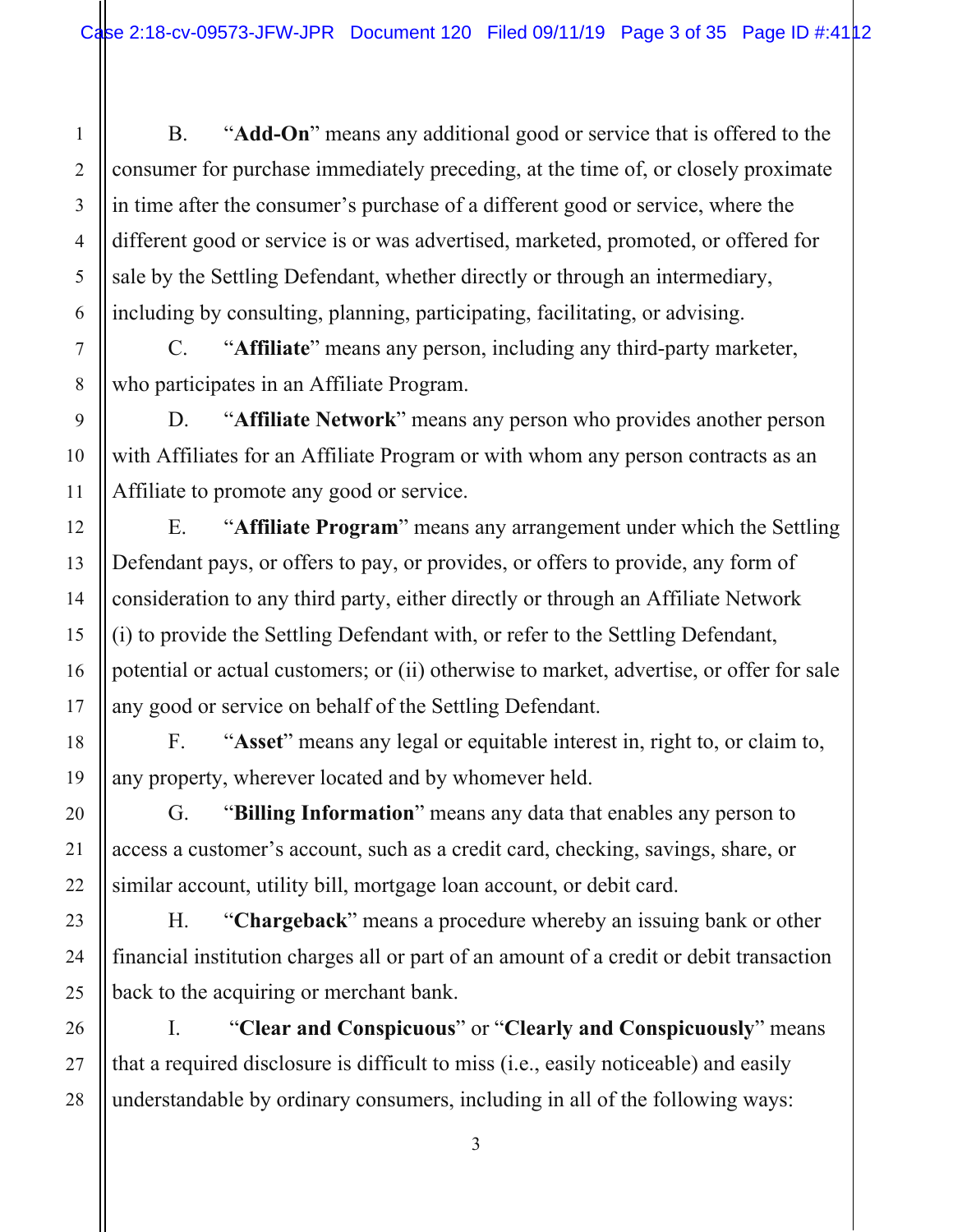1 2 3 4 5 6 1. In any communication that is solely visual or solely audible, the disclosure must be made through the same means through which the communication is presented. In any communication made through both visual and audible means, such as a television advertisement, the disclosure must be presented simultaneously in both the visual and audible portions of the communication even if the representation requiring the disclosure is made in only one means;

 2. A visual disclosure, by its size, contrast, location, the length of time it appears, and other characteristics, must stand out from any accompanying text or other visual elements so that it is easily noticed, read, and understood;

 3. An audible disclosure, including by telephone or streaming video, must be delivered in a volume, speed, and cadence sufficient for ordinary consumers to easily hear and understand it;

 4. In any communication using an interactive electronic medium, such as the Internet or software, the disclosure must be unavoidable;

 5. On a product label, the disclosure must be presented on the principal display panel;

 6. The disclosure must use diction and syntax understandable to ordinary consumers and must appear in each language in which the representation that requires the disclosure appears;

 7. The disclosure must comply with these requirements in each medium through which it is received, including all electronic devices and face-to-face communications;

 8. The disclosure must not be contradicted or mitigated by, or inconsistent with, anything else in the communication; and

 9. When the representation or sales practice targets a specific audience, such as children, the elderly, or the terminally ill, "ordinary consumers" includes reasonable members of that group.

7

8

9

10

11

12

13

14

15

16

17

18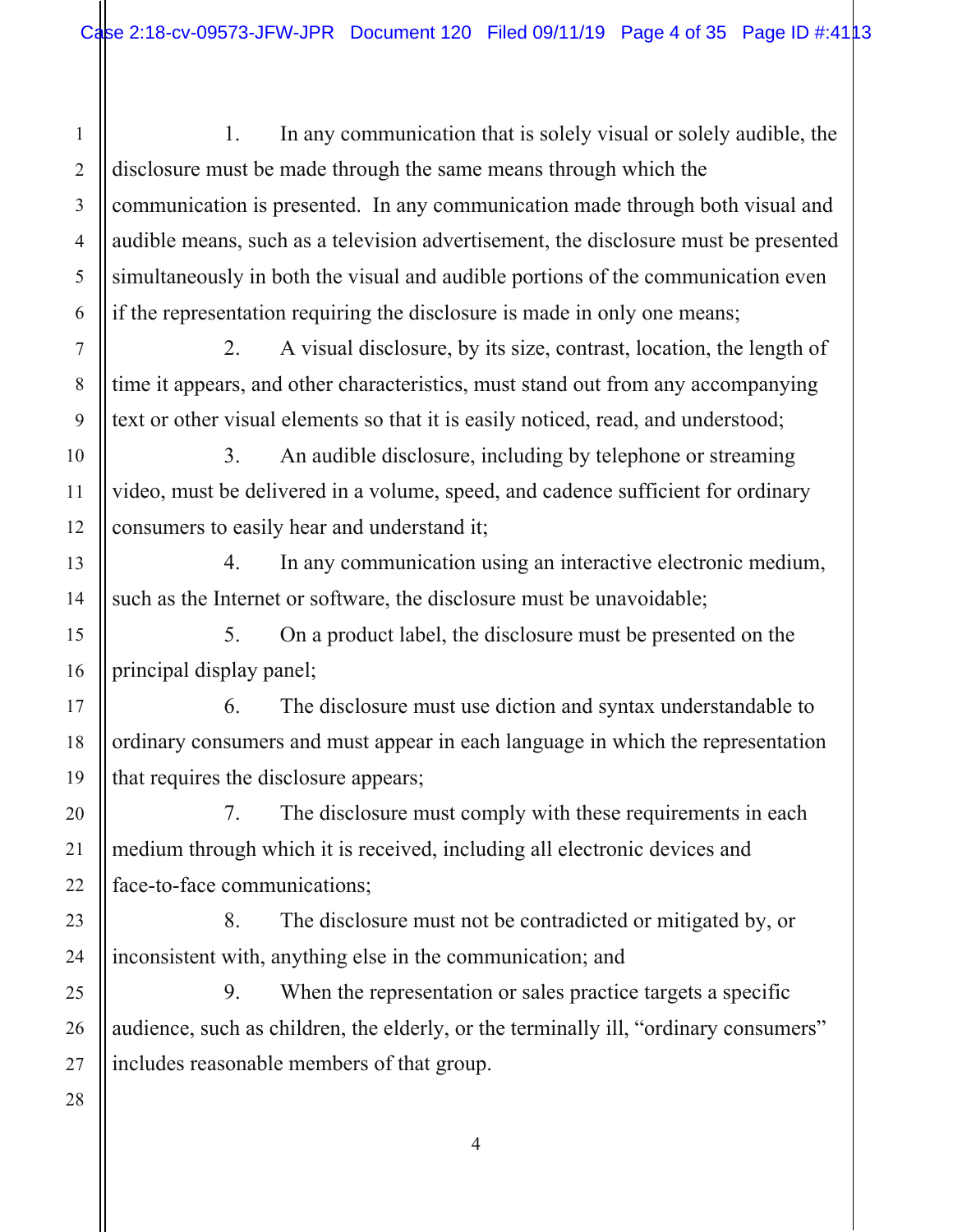J. "**Close Proximity**" means immediately adjacent to the triggering representation. In the case of advertisements disseminated verbally or through audible means, the disclosure shall be made as soon as practicable after the triggering representation.

K. "**Commission**" or "**FTC**" means the Federal Trade Commission.

L. "**Corporate Defendants**" means Apex Capital Group, LLC, Capstone Capital Solutions Limited, Clik Trix Limited, Empire Partners Limited, Interzoom Capital Limited, Lead Blast Limited, Mountain Venture Solutions Limited, Nutra Global Limited, Omni Group Limited, Rendezvous IT Limited, Sky Blue Media Limited, and Tactic Solutions Limited, and each of their subsidiaries, affiliates, successors, and assigns.

M. "**Cosmetic**" means:

 1. articles to be rubbed, poured, sprinkled, or sprayed on, introduced into, or otherwise applied to the human body or any part thereof intended for cleansing, beautifying, promoting attractiveness, or altering the appearance; and

 2. articles intended for use as a component of any such article, except that such term shall not include soap.

N. "**Credit Card Laundering**" means:

1. Presenting or depositing into, or causing or allowing another to present or deposit into, the credit card system for payment, a Credit Card Sales Draft generated by a transaction that is not the result of a credit card transaction between the cardholder and the Merchant;

2. Employing, soliciting, or otherwise causing or allowing a Merchant, or an employee, representative, or agent of a Merchant, to present to or deposit into the credit card system for payment, a Credit Card Sales Draft

1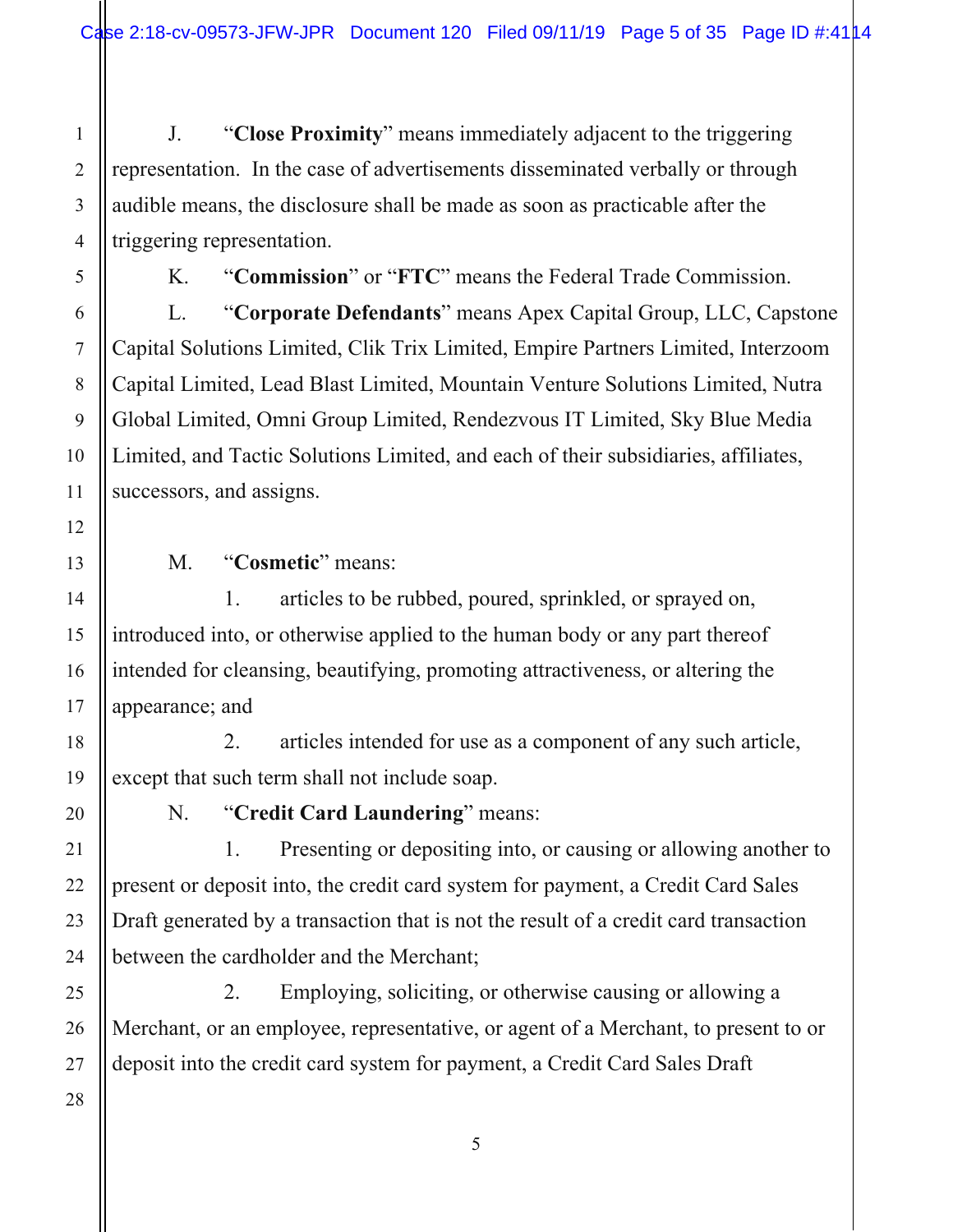1 2 generated by a transaction that is not the result of a credit card transaction between the cardholder and the Merchant; or

3. Obtaining access to the credit card system through the use of a business relationship or an affiliation with a Merchant, when such access is not authorized by the Merchant Account agreement or the applicable credit card system.

O. "**Credit Card Sales Draft**" means any record or evidence of a credit card transaction.

P. "**Defendants**" means the Corporate Defendants and individual defendants David Barnett and Phillip Peikos.

3

4

5

6

7

8

9

10

11

12

13

14

15

16

17

18

19

20

21

22

23

24

25

26

Q. "**Dietary Supplement**" means:

 1. any product labeled as a dietary supplement or otherwise represented as a dietary supplement; or

 2. any pill, tablet, capsule, powder, softgel, gelcap, liquid, or other similar form containing one or more ingredients that are a vitamin, mineral, herb or other botanical, amino acid, probiotic, or other dietary substance for use by humans to supplement the diet by increasing the total dietary intake, or a concentrate, metabolite, constituent, extract, or combination of any ingredient described above, that is intended to be ingested, and is not represented to be used as a conventional Food or as a sole item of a meal or the diet.

R. "**Drug**" means:

 1. articles recognized in the official United States Pharmacopoeia, official Homeopathic Pharmacopoeia of the United States, or official National Formulary, or any supplement to any of them;

 2. articles intended for use in the diagnosis, cure, mitigation, treatment, or prevention of disease in humans or other animals;

27 28 3. articles (other than Food) intended to affect the structure or any function of the body of humans or other animals; and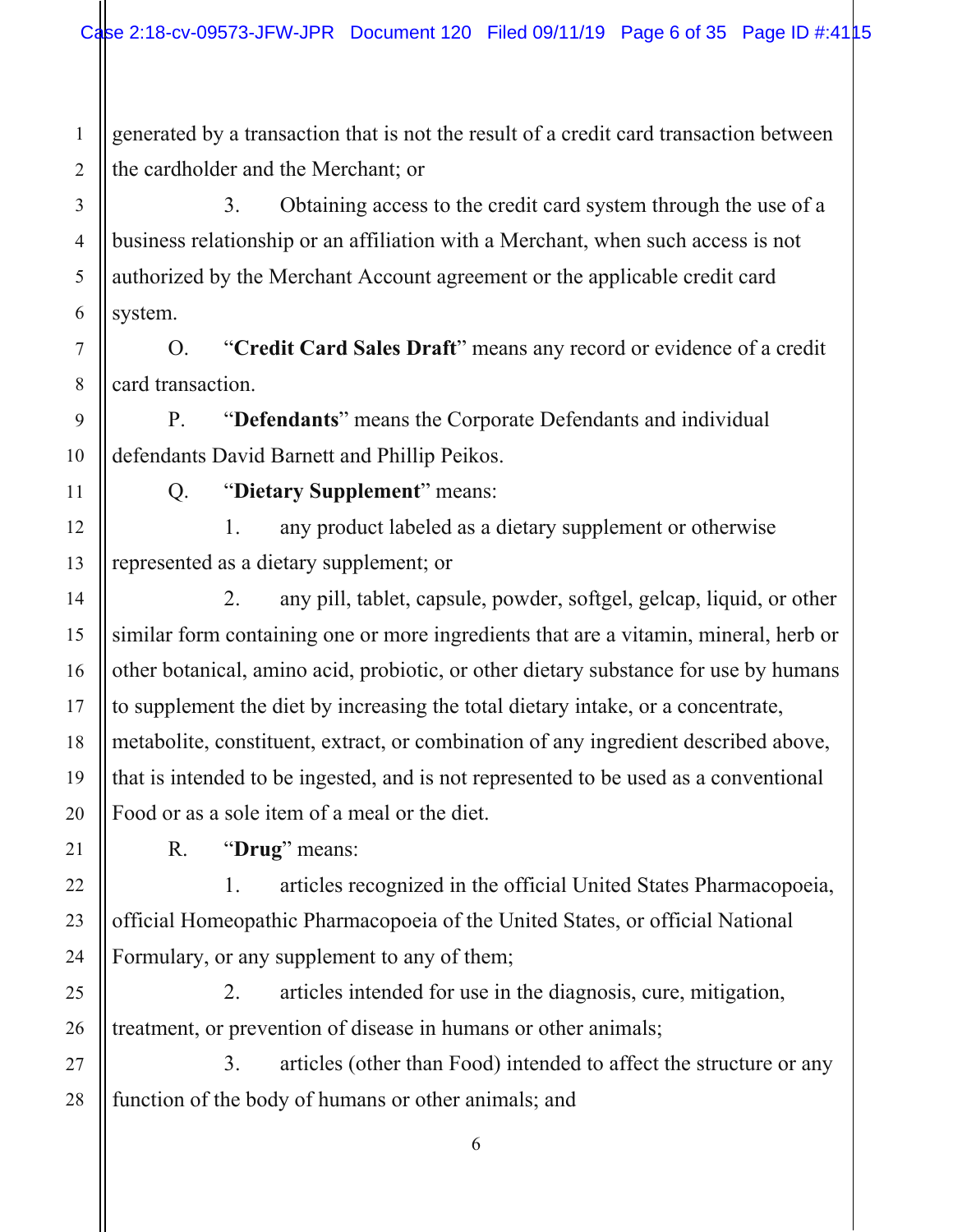1 2 3 4. articles intended for use as a component of any article specified in Subsection (1), (2), or (3); but does not include devices or their components, parts, or accessories.

S. "**Food**" means:

4

5

6

7

8

9

10

11

12

13

14

15

16

17

18

19

20

21

22

23

24

25

26

27

28

1. any article used for food or drink for humans or other animals;

2. chewing gum; and

3. any article used for components of any such article.

T. "**Including**" means including but not limited to.

U. "**Merchant**" means any natural person, entity, corporation, partnership, or association of persons who is authorized under a written contract with an Acquirer to honor or accept credit cards, or to transmit or process for payment credit card payments, for the purchase of good or services.

V. "**Merchant Account**" means an account with an Acquirer that authorizes and allows a Merchant to honor or accept credit cards, or to transmit or process for payment credit card payments, for the purchase of goods or services or a charitable contribution.

W. "**Negative Option Feature**" means, in an offer or agreement to sell or provide any good or service, a provision under which the consumer's silence or failure to take affirmative action to reject a good or service, or to cancel the agreement, is interpreted by the seller or provider as acceptance or continuing acceptance of the offer.

X. "**Preauthorized Electronic Fund Transfer**" means an electronic fund transfer authorized in advance to recur at substantially regular intervals.

Y. "**Receiver**" means Thomas McNamara, as set forth in Section XIV of the Stipulated Preliminary Injunction with Asset Freeze, Receiver, and Other Equitable Relief Against Defendant David Barnett ("Preliminary Injunction"), and any deputy receivers that shall be named by the Receiver.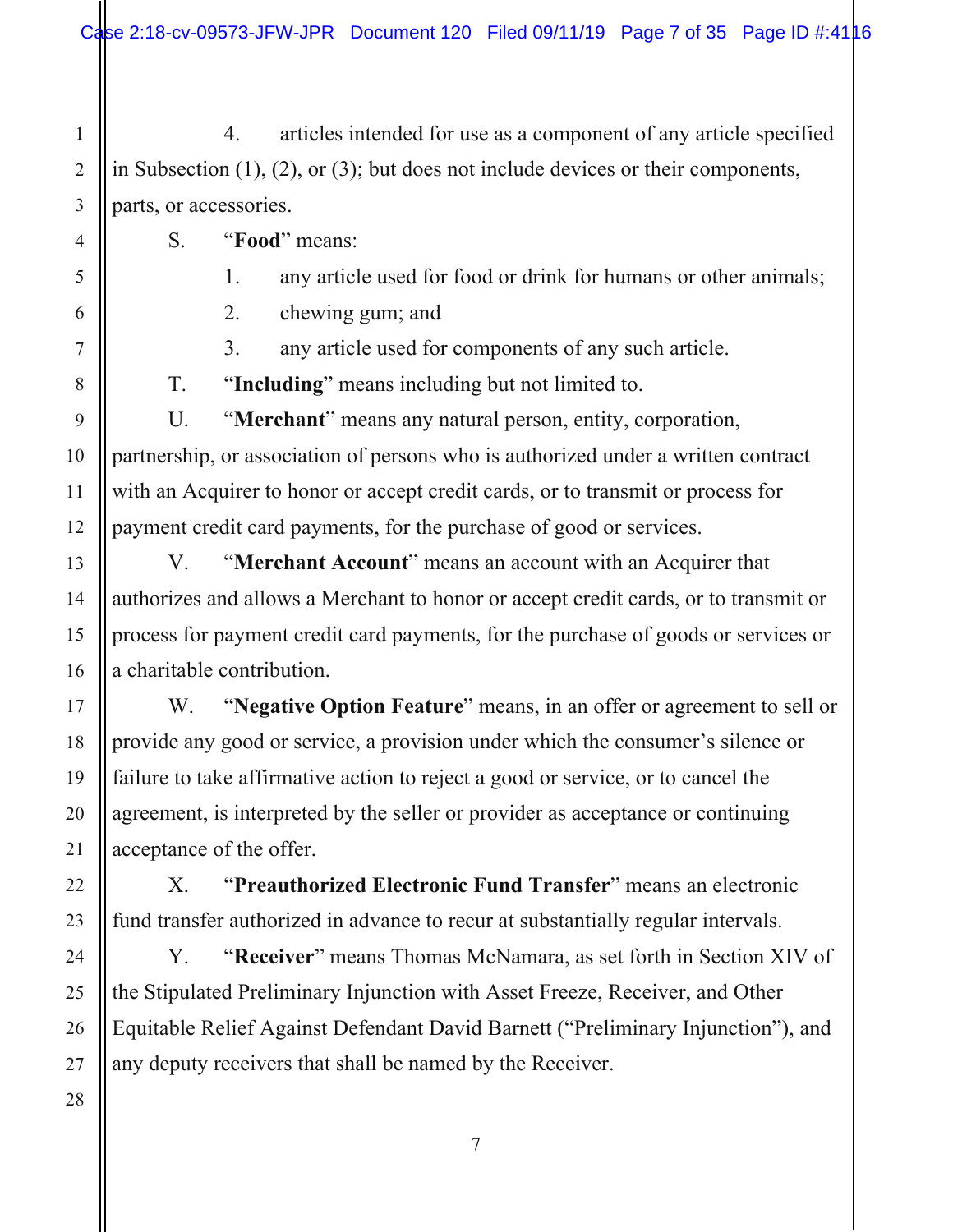Z. "**Receivership Entities**" means the Corporate Defendants, the Wyoming Related Companies, the UK Related Companies, Albright Solutions LLC, Apex Capital International Sarl, Asus Capital Solutions LLC, Brandooza LLC, DMB Marketing LLC, Element Media Group LLC, Jaci, LLC, Jaci Holding LLC, Jaci PR LLC, NextG Payments, LLC, NextLevel Solutions LLC, Omni Holding Company, LLC, and Vortex Media Group LLC.

AA. "**Receivership Estate**" means all Assets managed, held, or maintained by the Receiver in connection with his role as Receiver in this litigation.

BB. "**Settling Defendant**" means the Defendant David Barnett.

CC. "**Telemarketing**" means any plan, program, or campaign which is conducted to induce the purchase of goods or services by use of one or more telephones, and which involves a telephone call, whether or not covered by the Telemarketing Sales Rule, 16 C.F.R. Part 310.

DD. "**UK Related Companies**" means the companies identified in **Exhibit 2** to this Order and each of their subsidiaries, affiliates, successors, and assigns

EE. "**Wyoming Related Companies**" means the companies identified in **Exhibit 1** to this Order and each of their subsidiaries, affiliates, successors, and assigns.

### **ORDER**

## **I.**

## **BAN ON CERTAIN NEGATIVE OPTION SALES**

**IT IS ORDERED** that Settling Defendant is permanently restrained and enjoined from advertising, marketing, promoting, or offering for sale, whether directly or through an intermediary, including by consulting, planning, participating, facilitating, or advising, any good or service with a Negative Option Feature in the following circumstances:

1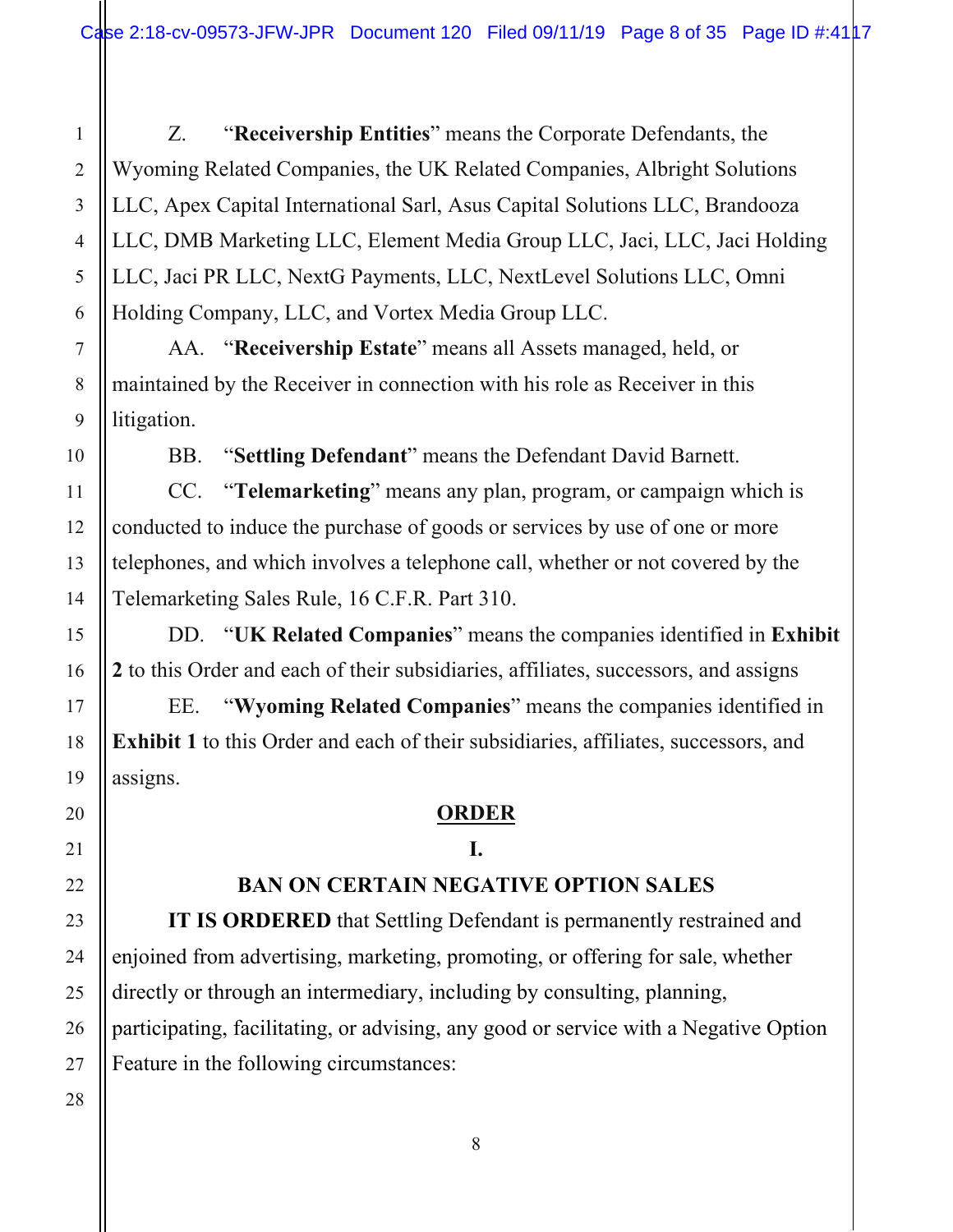Case 2:18-cv-09573-JFW-JPR Document 120 Filed 09/11/19 Page 9 of 35 Page ID #:4118

 A. Where the good or service is or relates to a Cosmetic, Food, Dietary Supplement, or Drug;

 B. Where the good or service is or relates to an Add-On good or service; or

 C. Where the good or service is advertised, marketed, promoted, or offered for sale as either "free," "risk free," a "trial," a "sample," a "bonus," a "gift," "no obligation," or using any other words, depictions, or illustrations that denote or imply the absence of an obligation on the part of the recipient of the offer to affirmatively act in order to avoid charges.

## **II. PROHIBITED BUSINESS ACTIVITIES**

**IT IS FURTHER ORDERED** that Settling Defendant, Settling Defendant's officers, agents, and employees, and all other persons in active concert or participation with him, who receive actual notice of this Order, whether acting directly or indirectly, in connection with the advertising, marketing, promotion, offering for sale, or sale of any good or service are permanently restrained and enjoined from:

 A. Before a consumer consents to pay for such good or service, failing to disclose, or assisting others in failing to disclose in a Clear and Conspicuous manner all material terms and conditions of any offer, including:

1. The total cost or price of the good or service;

 2. The amount, timing, and manner of all fees, charges, or other amounts that a consumer will be charged or billed, including the date of the charge and whether it will be a credit card or checking account charge; and

3. The mechanism for consumers to stop a charge.

26 27 28

1

2

3

4

5

6

7

8

9

10

11

12

13

14

15

16

17

18

19

20

21

22

23

24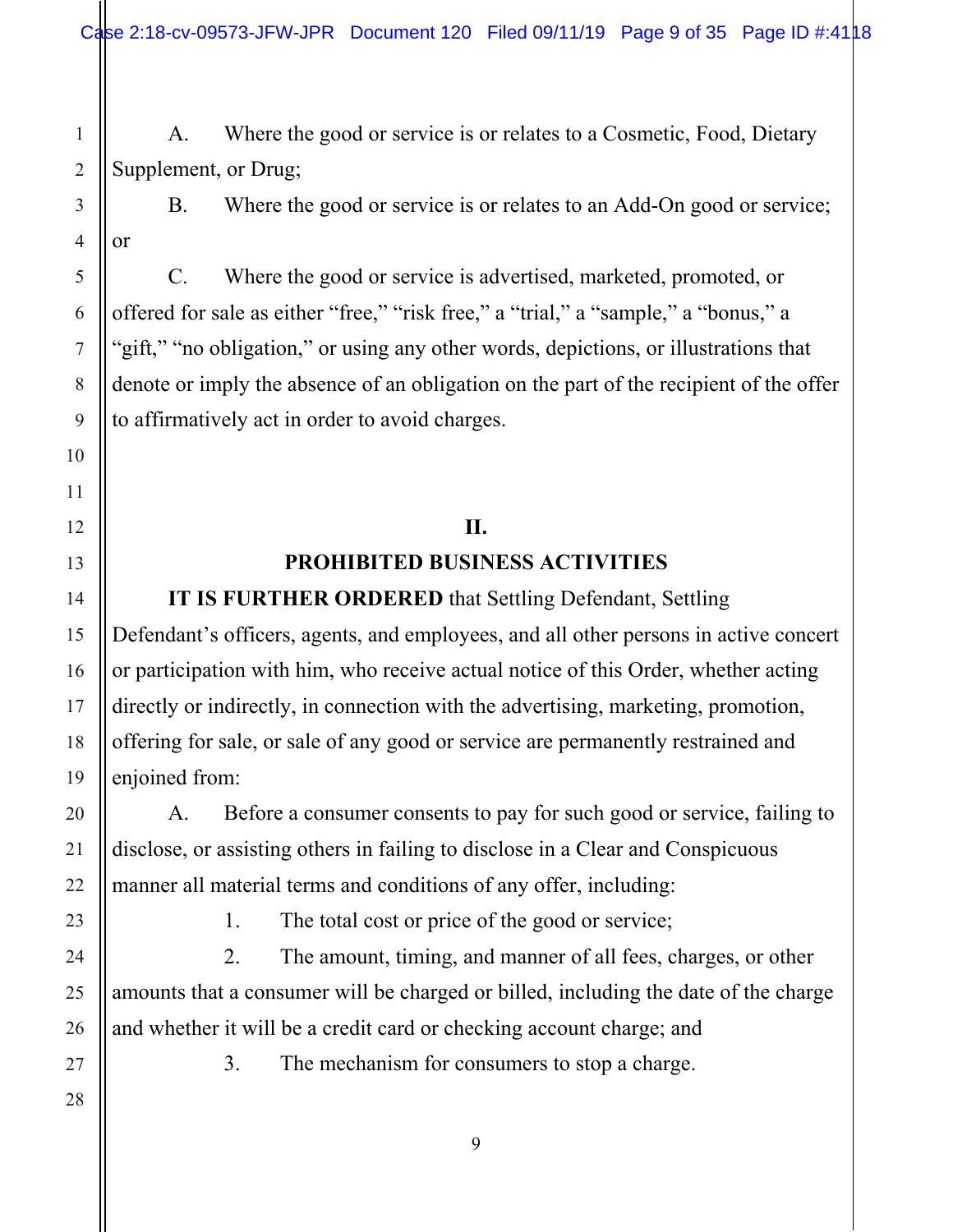B. Before a consumer consents to pay for such product, service, or program, failing to disclose, or assisting others in failing to disclose in a Clear and Conspicuous manner all material terms and conditions of any refund or cancellation policy, including:

 1. The specific steps and means by which such requests must be submitted;

 2. The customer service telephone number or numbers that a customer must call to cancel and/or return goods or services;

 3. The email address, web address, or street address to which such requests must be directed;

 4. Any mechanism that customers must use to return any products, including any requirement for specific tracking methods or delivery confirmation for a package;

 5. If there is any policy of not making refunds or cancellations, including any requirement that a product will not be accepted for return or refund unless it is unopened and in re-sellable condition, a statement regarding this policy; and

 6. The date by which a customer is required to request a refund. C. Misrepresenting, or assisting others in misrepresenting, expressly or by implication, any fact material to consumers concerning any good or service, such as:

1

2

3

4

5

6

7

8

9

10

11

12

13

14

15

16

17

18

19

20

21

22

23

24

25

26

27

28

1. That the consumer will not be charged for any good or service;

 2. That a good or service is free, risk free, a bonus, a gift, without cost, or without obligation;

 3. That the consumer can obtain a good or service for a processing, service, shipping, handling, or administrative fee with no further obligation;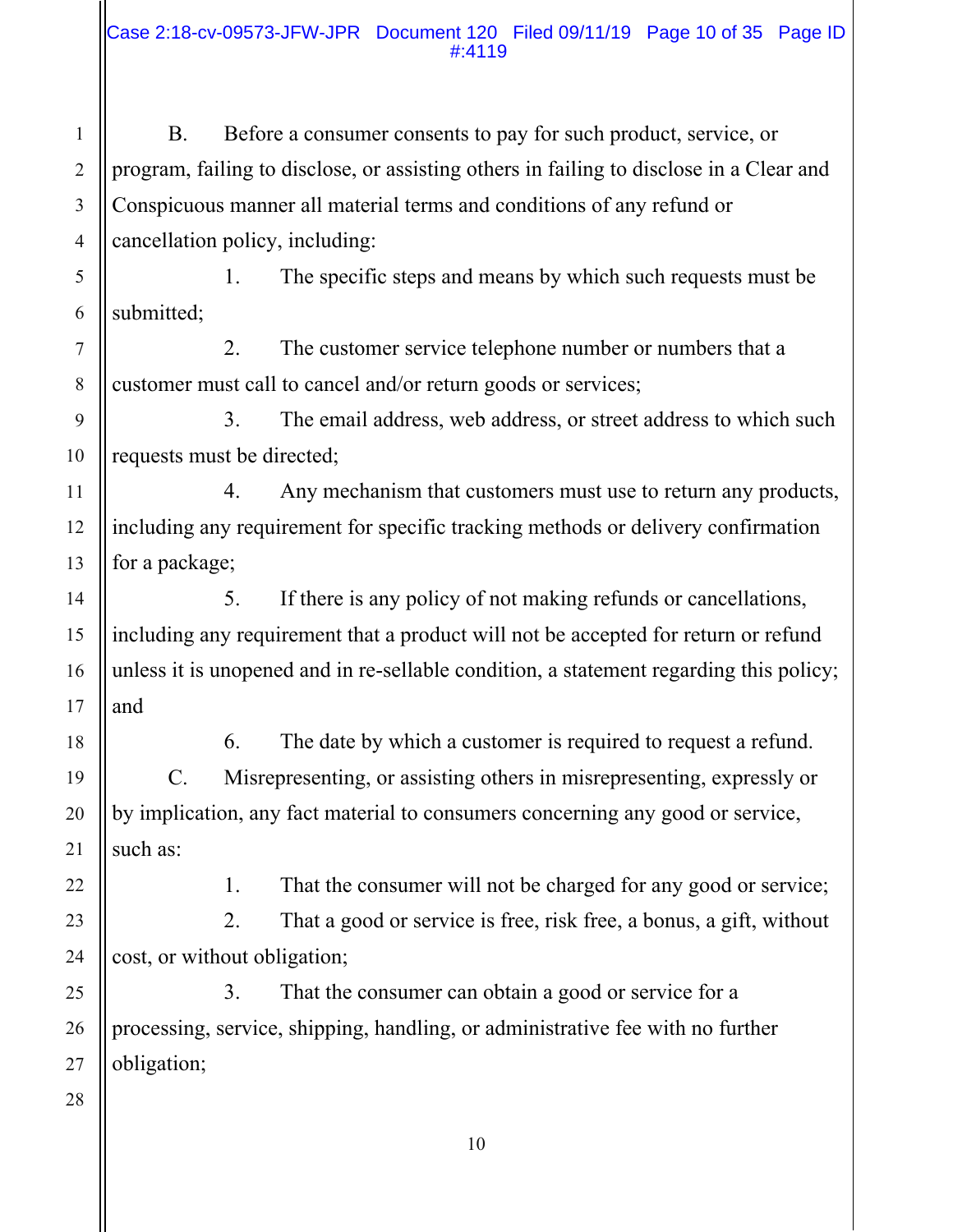1 2 4. The purpose(s) for which the consumer's Billing Information will be used;

 5. The date by which the consumer will incur any obligation or be charged unless the consumer takes an affirmative action with respect to a Negative Option Feature that is not banned under the Section of this Order entitled "Ban on Certain Negative Option Sales";

 6. The amount that a consumer's credit or debit card will be charged and the timing of the charge(s);

3

4

5

6

7

8

9

10

11

12

13

14

15

16

17

18

19

20

21

22

23

24

25

26

7. The total cost to purchase, receive, or use a good or service;

 8. Any material restrictions, limitations or conditions to purchase, receive, or use the good or service;

9. That a transaction has been authorized by a consumer;

 10. That a purchase is offered with a satisfaction guarantee or with a money-back guarantee;

 11. Any material aspect of the nature or terms of a refund, cancellation, exchange, or repurchase policy for the good or service;

 12. Any material aspect of the performance, efficacy, nature, or central characteristics of a good or service;

 13. That any advertisement for a good or service sold by Settling Defendant is an objective source of information, such as an unaffiliated news report or magazine article; and

 14. That an endorsement is by a bona fide user of the good or service and reflects the honest opinions, findings, beliefs, or experience of the endorser;

D. Failing, in connection with the advertising, promotion, marketing, offering for sale, sale, or provision of any good or service through an Affiliate Program to: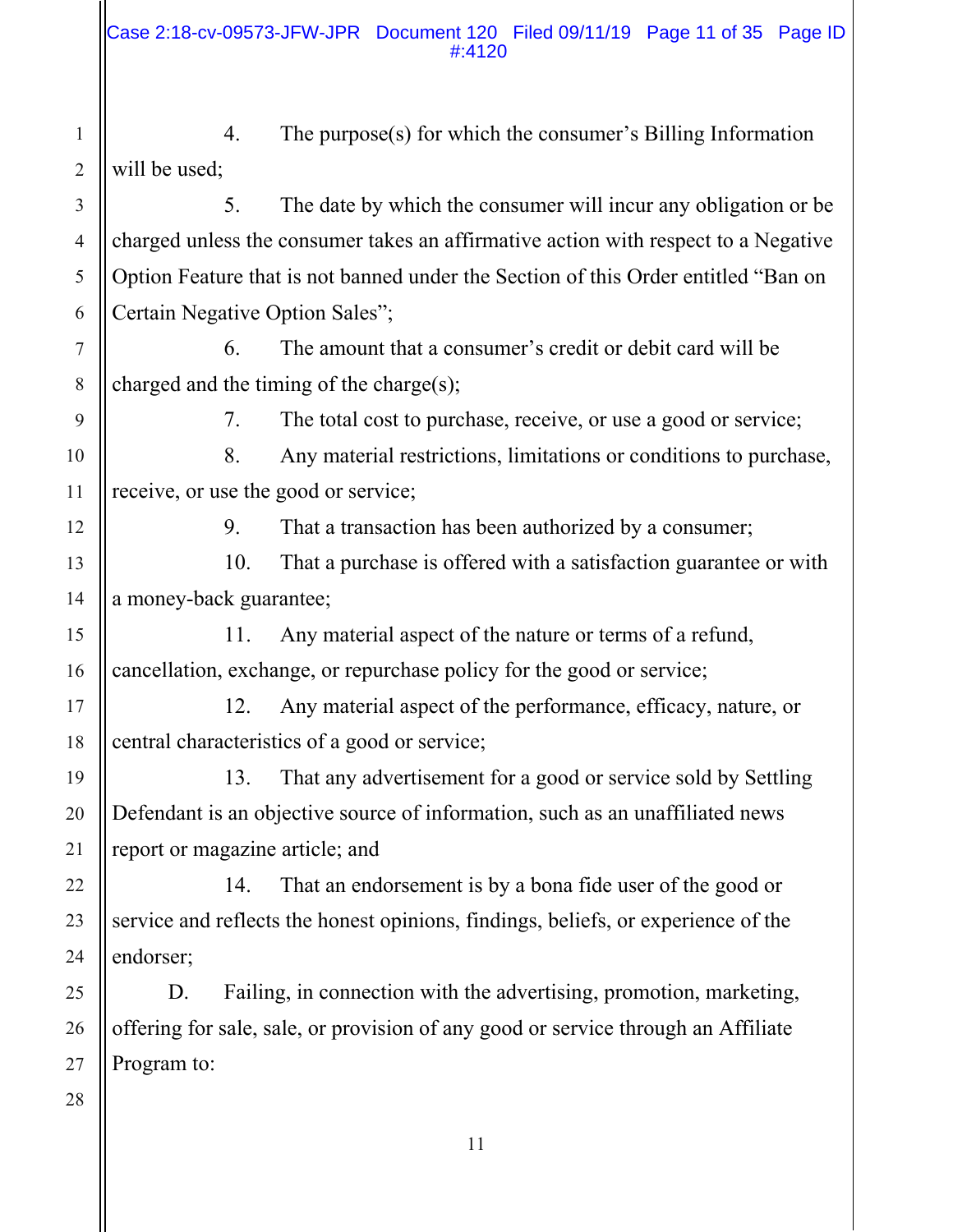1. Require each Affiliate and/or Affiliate Network to provide to Settling Defendant the following identifying information:

 a. In the case of a natural person, the Affiliate's or Affiliate Network's first and last name, physical address, country, telephone number, email address, and complete bank account information as to where payments are to be made to that person;

 b. In the case of a business entity, the Affiliate's or Affiliate Network's name and any and all names under which it does business, state of incorporation, registered agent, and the first and last name, physical address, country, telephone number, and email address for at least one natural person who owns, manages, or controls the Affiliate or Affiliate Network, and the complete bank account information as to where payments are to be made to the Affiliate or Affiliate Network;

 c. If Settling Defendant only has access to certain Affiliates through an Affiliate Network, then Settling Defendant shall contractually require each Affiliate Network to obtain and maintain from those Affiliates the identifying information set forth in Subsections D.1.a and D.1.b of this Section prior to the Affiliate's or Affiliate Network's participation in the Settling Defendant's Affiliate Program.

 2. As a condition of doing business with any Affiliate or Affiliate Network or such Affiliate or Affiliate Network's acceptance into Settling Defendant's Affiliate Program: (a) provide each such Affiliate or Affiliate Network a copy of this Order; (b) obtain from each such Affiliate or Affiliate Network a signed and dated statement acknowledging receipt of this Order and expressly agreeing to comply with this Order; and (c) clearly and conspicuously disclose in writing that engaging in acts or practices prohibited by this Order will result in immediate termination of any Affiliate or Affiliate Network and forfeiture of all monies owed to such Affiliate or Affiliate Network; *provided, however*, that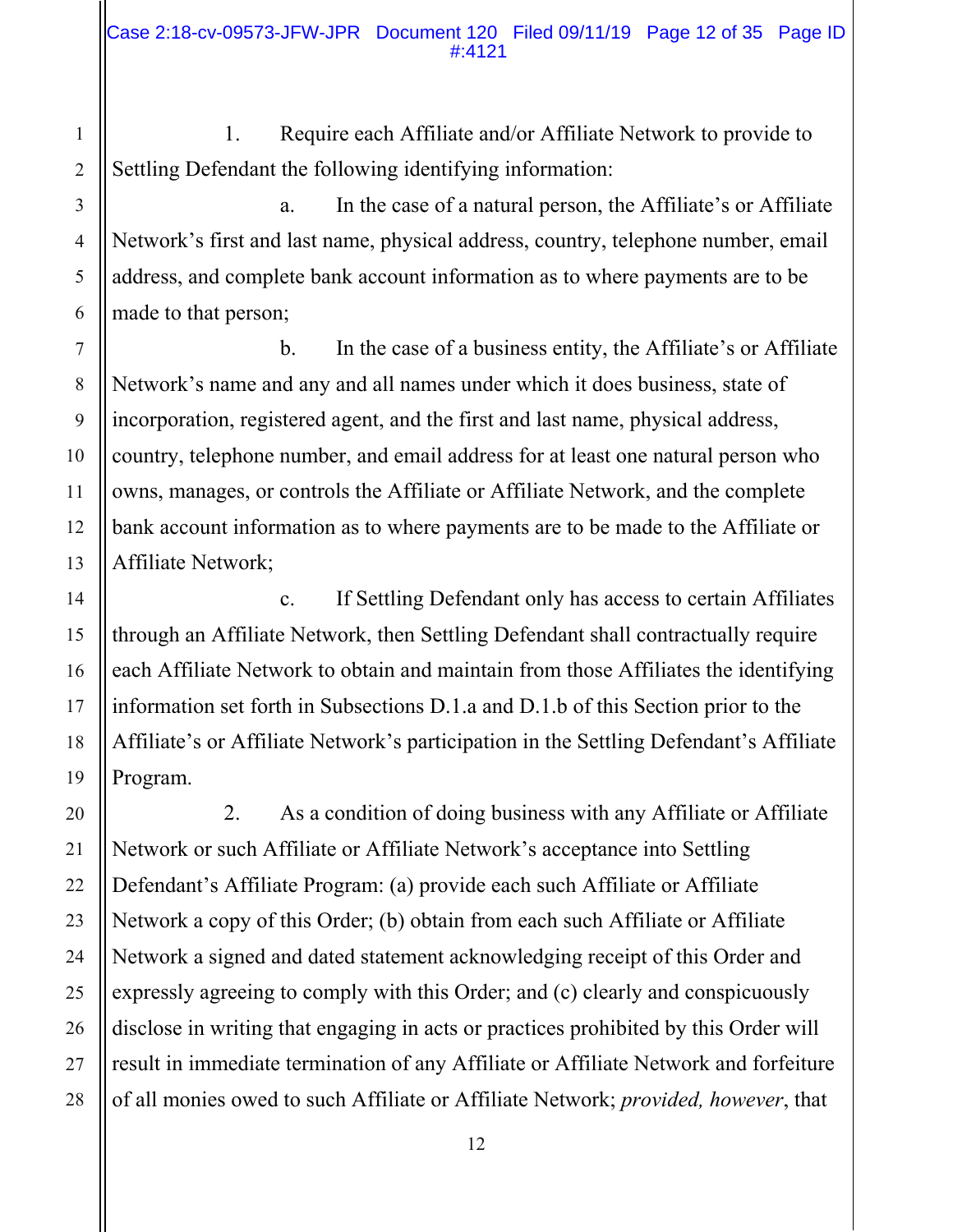#### Case 2:18-cv-09573-JFW-JPR Document 120 Filed 09/11/19 Page 13 of 35 Page ID #:4122

if Settling Defendant only has access to certain Affiliates through an Affiliate Network, then Settling Defendant shall contractually require that the Affiliate Network provide the information required by this Subsection to each of those Affiliates and retain proof of the same prior to any such Affiliate being used in Settling Defendant's Affiliate Program; and if Settling Defendant should acquire any entity that has an existing program of selling through Affiliates, the entity must complete all steps in this Subsection prior to Settling Defendant's acquisition of the entity.

 3. Require that each Affiliate or Affiliate Network, prior to the public use or dissemination of any marketing materials, including websites, emails, and pop-ups used by any Affiliate or Affiliate Network to advertise, promote, market, offer for sale, or sell any products, services, or programs through Settling Defendant's Affiliate Program, provide Settling Defendant with the following information: (a) copies of all materially different marketing materials to be used by the Affiliate or Affiliate Network, including text, graphics, video, audio, and photographs; (b) each location the Affiliate or Affiliate Network maintains, or directly or indirectly controls, where the marketing materials will appear, including the URL of any website; (c) for hyperlinks contained within the marketing materials, each location to which a consumer will be transferred by clicking on the hyperlink, including the URL of any website; and (d) the range of dates that the marketing materials will be publicly used or disseminated to consumers; *provided, however,* that if Settling Defendant only has access to certain Affiliates through an Affiliate Network, then Settling Defendant shall contractually require that the Affiliate Network obtain and maintain the same information set forth above from each of those Affiliates who are part of Settling Defendant's Affiliate Program prior to the public use or dissemination of any such marketing materials, and provide proof to Settling Defendant of having obtained the same.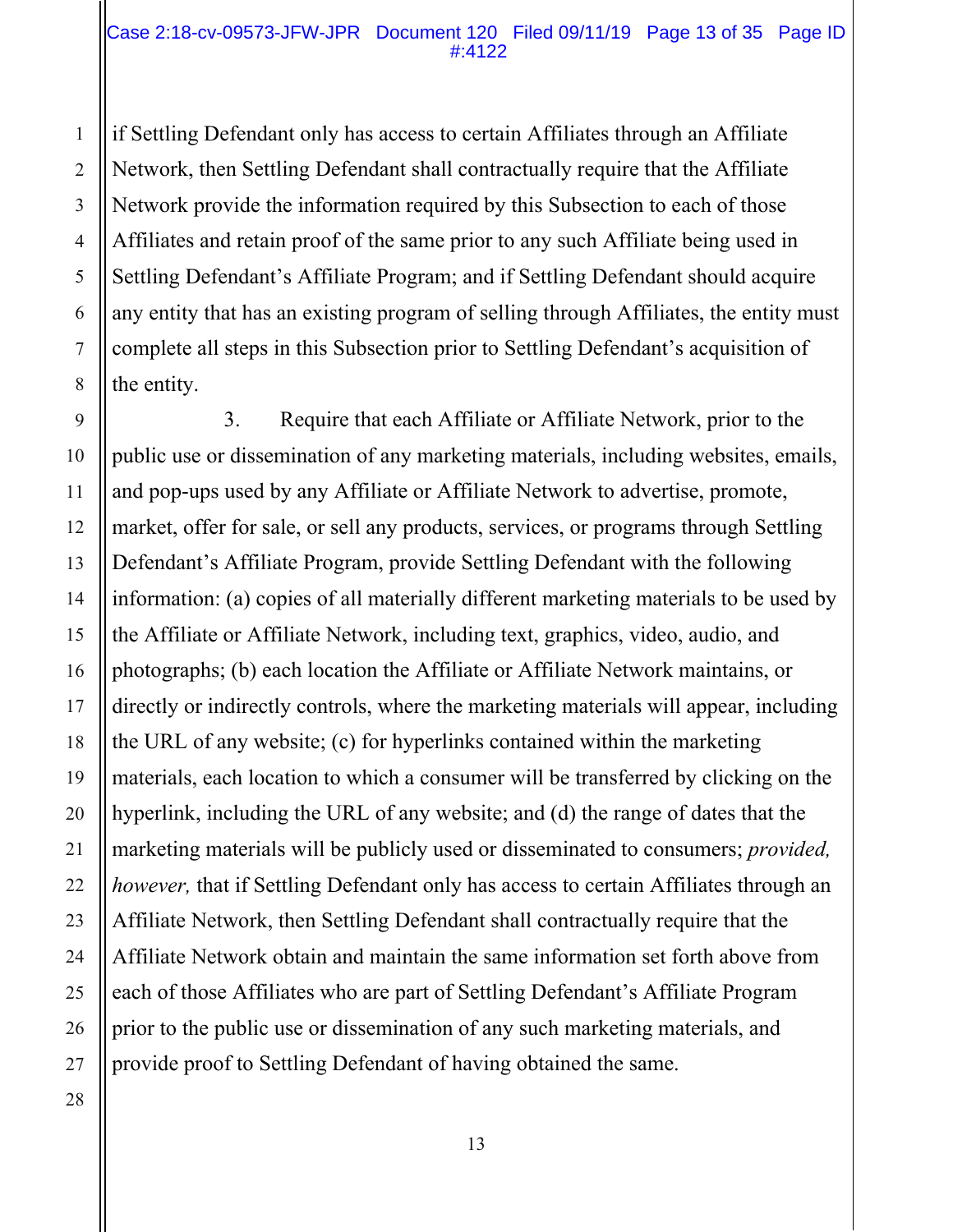#### Case 2:18-cv-09573-JFW-JPR Document 120 Filed 09/11/19 Page 14 of 35 Page ID #:4123

1

2

3

4

5

6

7

8

9

10

11

12

13

14

15

16

17

18

19

20

21

22

23

24

25

26

 4. Promptly review the marketing materials specified in Section II.D.3 above as necessary to ensure compliance with this Order. Settling Defendant shall also promptly take steps as necessary to ensure that the marketing materials provided to Settling Defendant under Section II.D.3 above are the marketing materials publicly used or disseminated to consumers by the Affiliate or Affiliate Network. If Settling Defendant determines that the use of any marketing material does not comply with this Order, Settling Defendant shall inform the Affiliate or Affiliate Network in writing that approval is denied and shall not pay any amounts to the Affiliate or Affiliate Network for such marketing, including any payments for leads, "click-throughs," or sales resulting therefrom; *provided, however*, that if Settling Defendant only has access to certain Affiliates through an Affiliate Network, then Settling Defendant shall contractually require that the Affiliate Network comply with the procedures set forth in this Subsection as to those Affiliates.

 5. Promptly and completely investigate any complaints that Settling Defendant receives through any source to determine whether any Affiliate or Affiliate Network is engaging in acts or practices prohibited by this Order, either directly or through any Affiliate that is part of Settling Defendant's Affiliate Program.

 6. Upon determining that any Affiliate or Affiliate Network has engaged in, or is engaging in, acts or practices prohibited by this Order, either directly or through any Affiliate that is part of Settling Defendant's Affiliate Program, immediately:

 a. Disable any connection between the Settling Defendant's Affiliate Program and the marketing materials used by the Affiliate or Affiliate Network to engage in such acts or practices prohibited by this Order;

27 28 b. Immediately halt the processing of any payments or charges generated by the Affiliate or Affiliate Network;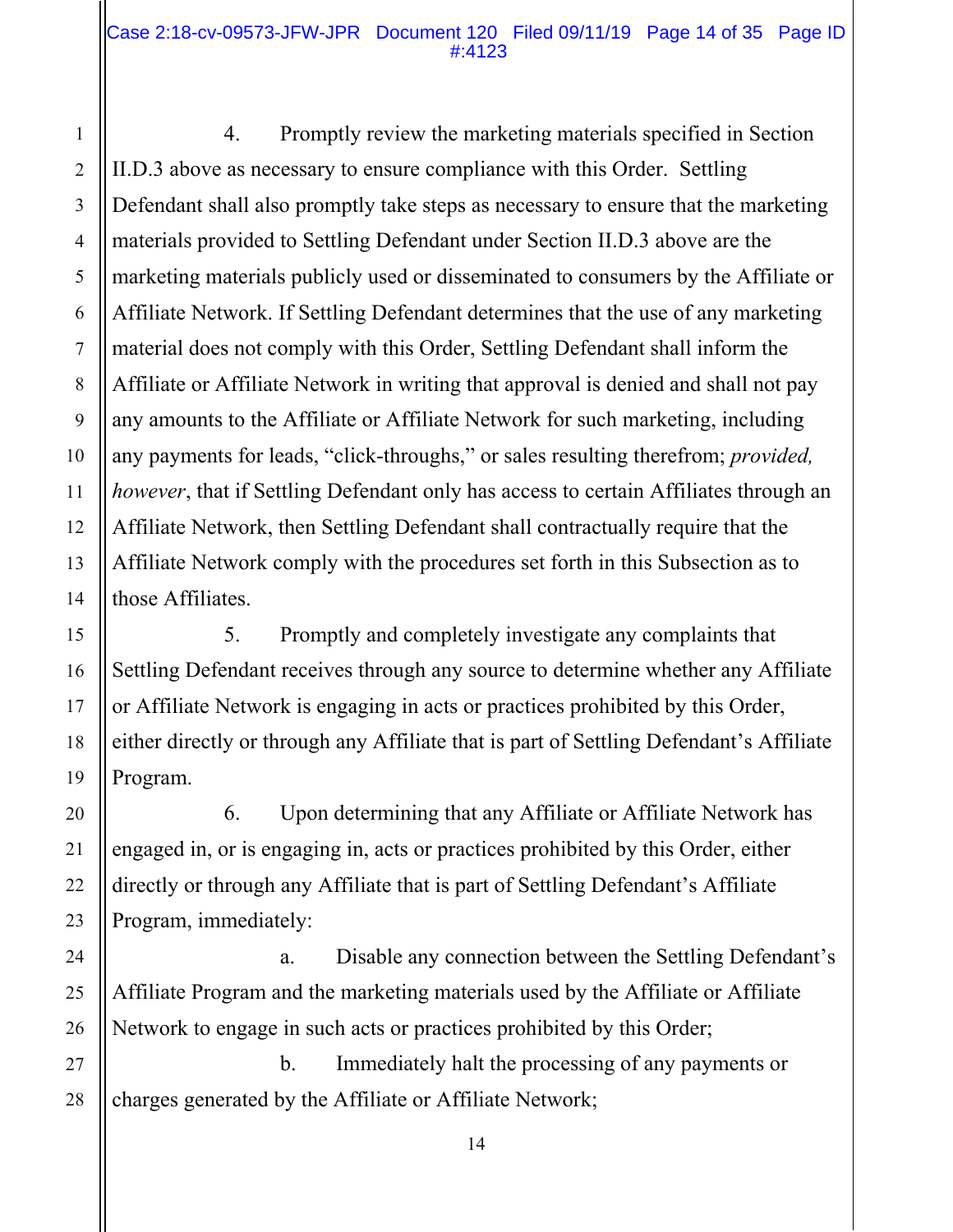c. Fully refund, or cause to be refunded, within five (5) business days, each consumer charged by Settling Defendant whose sale originated from the Affiliate or Affiliate Network on or after the date the Affiliate or Affiliate Network engaged in acts or practices prohibited by this Order; and

 d. Immediately terminate the Affiliate or Affiliate Network; *provided, however*, Settling Defendant shall not be in violation of this subsection if Settling Defendant fails to terminate an Affiliate Network in a case where Settling Defendant's only access to an Affiliate who has engaged in acts or practices prohibited by this Order is through an Affiliate Network and Settling Defendant receives notice that the Affiliate Network immediately terminated the Affiliate violating this Order from any Affiliate Program maintained by the Settling Defendant.

#### **III.**

# **REQUIRED DISCLOSURES RELATING TO NEGATIVE OPTION FEATURES**

**IT IS FURTHER ORDERED** that Settling Defendant, Settling Defendant's officers, agents, and employees, and all other persons in active concert or participation with him, who receive actual notice of this Order, whether acting directly or indirectly, in connection with promoting or offering for sale any good or service with a Negative Option Feature, other than any good or service covered under the Section of this Order entitled "Ban on Certain Negative Option Sales," are permanently restrained and enjoined from:

 A. Obtaining Billing Information from a consumer for any transaction involving a good or service that includes a Negative Option Feature, without first disclosing Clearly and Conspicuously, and in Close Proximity to where a consumer provides Billing Information:

 1. The extent to which the consumer must take affirmative action(s) to avoid any charges on a recurring basis;

1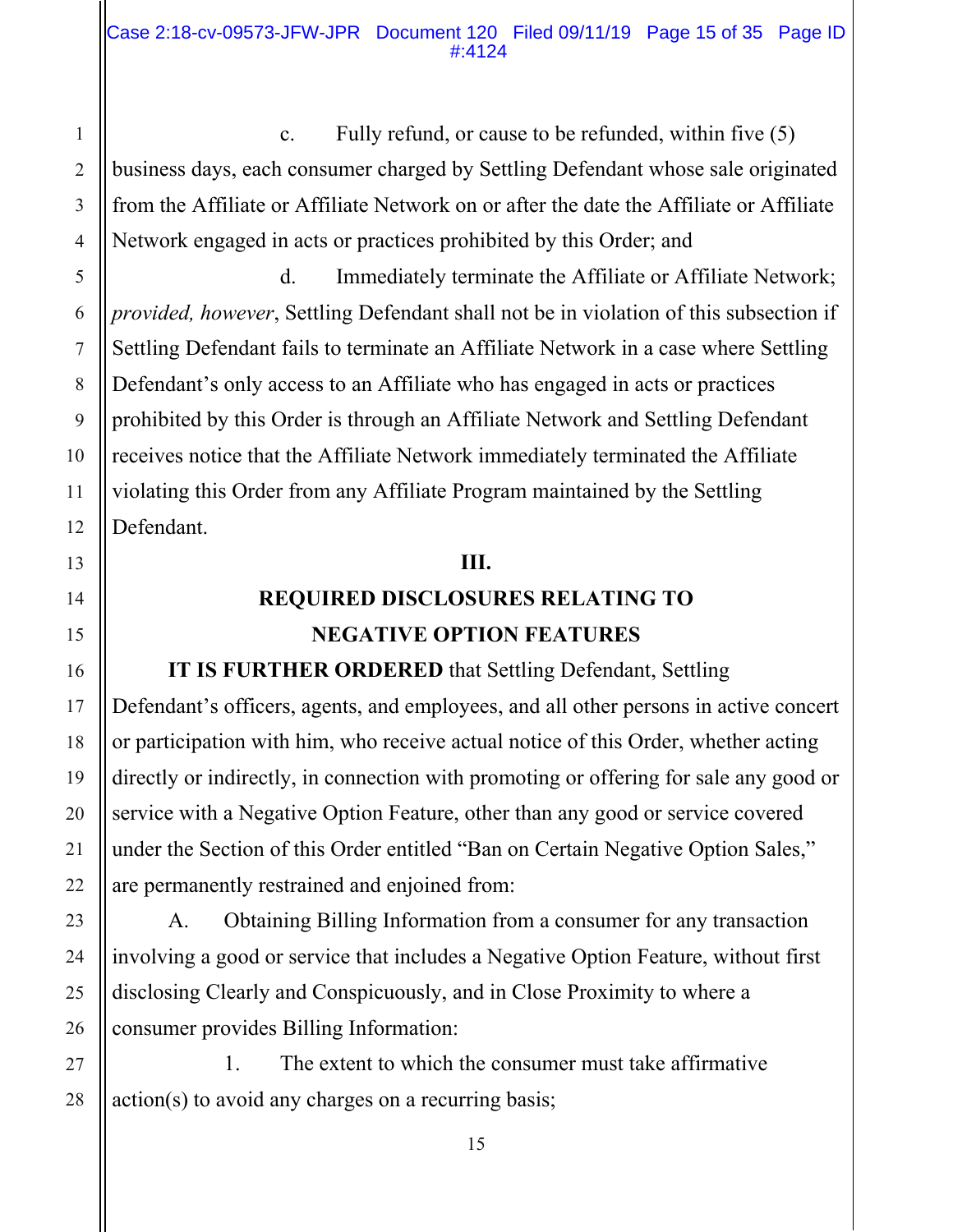2. The total cost (or range of costs) the consumer will be charged, the date the initial charge will be submitted for payment, and the frequency of such charges unless the consumer timely takes affirmative steps to prevent or stop such charges;

 3. The deadline(s) (by date or frequency) by which the consumer must affirmatively act in order to stop all recurring charges;

 4. The name of the seller or provider of the good or service and, if the name of the seller or provider will not appear on billing statements, the billing descriptor that will appear on such statements;

1

2

3

4

5

6

7

8

9

10

11

12

13

14

15

16

17

18

19

20

21

22

5. A description of the good or service;

 6. Any charge or cost for which the consumer is responsible in connection with the cancellation of an order or the return of a product; and

 7. The simple cancellation mechanism to stop any recurring Charges, as required by Section V of this Order.

B. Failing to send the consumer:

 1. Immediately after the consumer's submission of an online order, written confirmation of the transaction by email. The email must Clearly and Conspicuously disclose all the information required by Subsection III.A, and contain a subject line reading "Order Confirmation" along with the name of the good or service and no additional information; or

 2. Within two (2) days after receipt of the consumer's order by mail or telephone, a written confirmation of the transaction, either by email or first class mail. The email or letter must Clearly and Conspicuously disclose all the information required by Subsection III.A. The subject line of the email must Clearly and Conspicuously state "Order Confirmation" along with the name of the good or service and nothing else. The outside of the envelope must Clearly and Conspicuously state "Order Confirmation" along with the name of the good or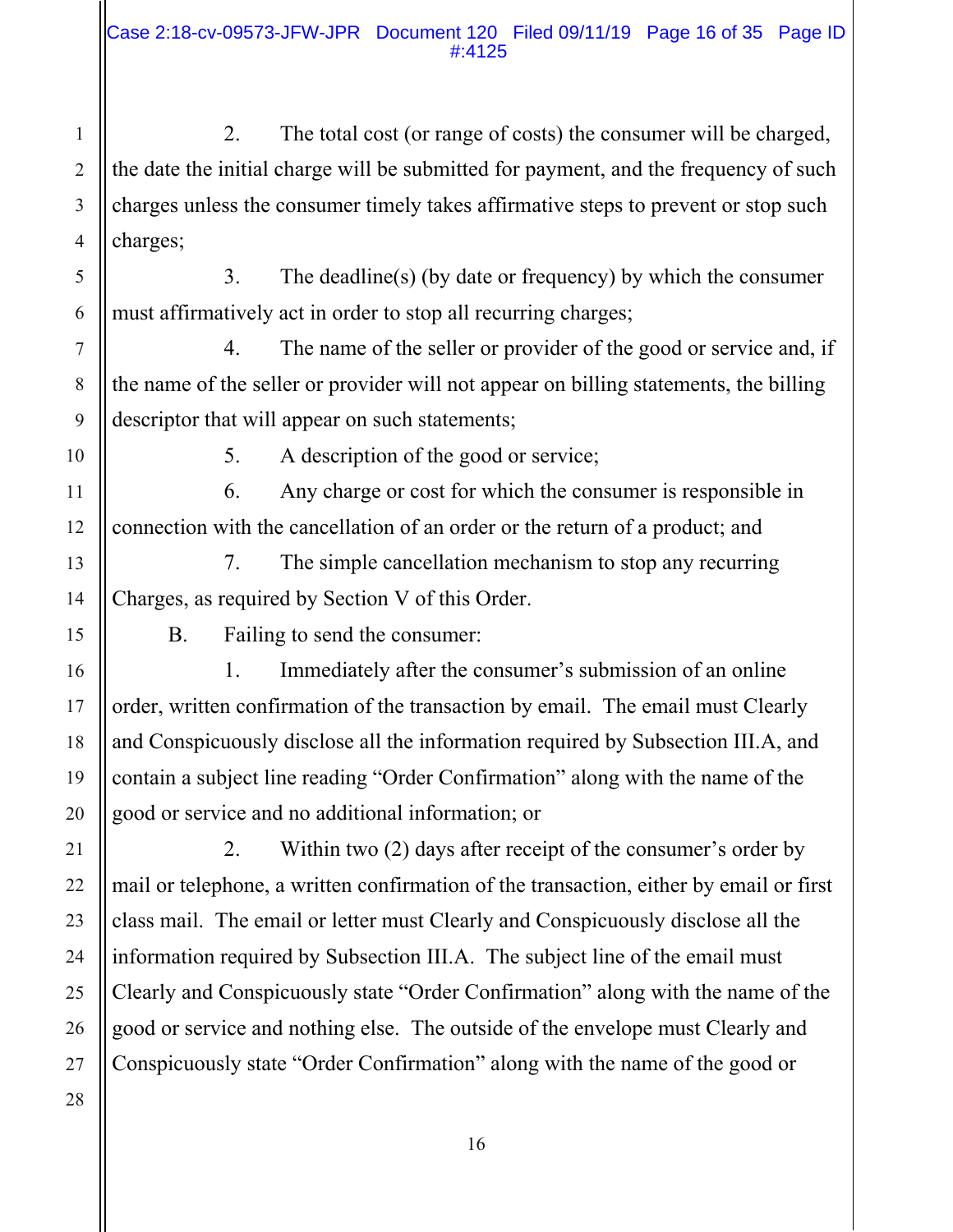service and no additional information other than the consumer's address, the seller's return address, and postage.

#### **IV.**

#### **OBTAINING EXPRESS INFORMED CONSENT**

**IT IS FURTHER ORDERED** that Settling Defendant, Settling Defendant's officers, agents, and employees, and all other persons in active concert or participation with him, who receive actual notice of this Order, whether acting directly or indirectly, in connection with promoting or offering for sale any good or service with a Negative Option Feature, other than any good or service covered under the Section of this Order entitled "Ban on Certain Negative Option Sales," are permanently restrained and enjoined from using, or assisting others in using, Billing Information to obtain payment from a consumer, unless Settling Defendant first obtains the express informed consent of the consumer to do so. To obtain express informed consent, Settling Defendant must:

 A. For all written offers (including over the Internet or other web-based applications or services), obtain consent through a check box, signature, or other substantially similar method, which the consumer must affirmatively select or sign to accept the Negative Option Feature, and no other portion of the offer. Settling Defendant shall disclose Clearly and Conspicuously, and in Close Proximity to such check box, signature, or substantially similar method of affirmative consent, only the following, with no additional information:

 1. The extent to which the consumer must take affirmative action(s) to avoid any charges on a recurring basis;

 2. The total cost (or range of costs) the consumer will be charged and, if applicable, the frequency of such charges unless the consumer timely takes affirmative steps to prevent or stop such charges; and

 3. The deadline(s) (by date or frequency) by which the consumer must affirmatively act in order to stop all recurring charges.

1

2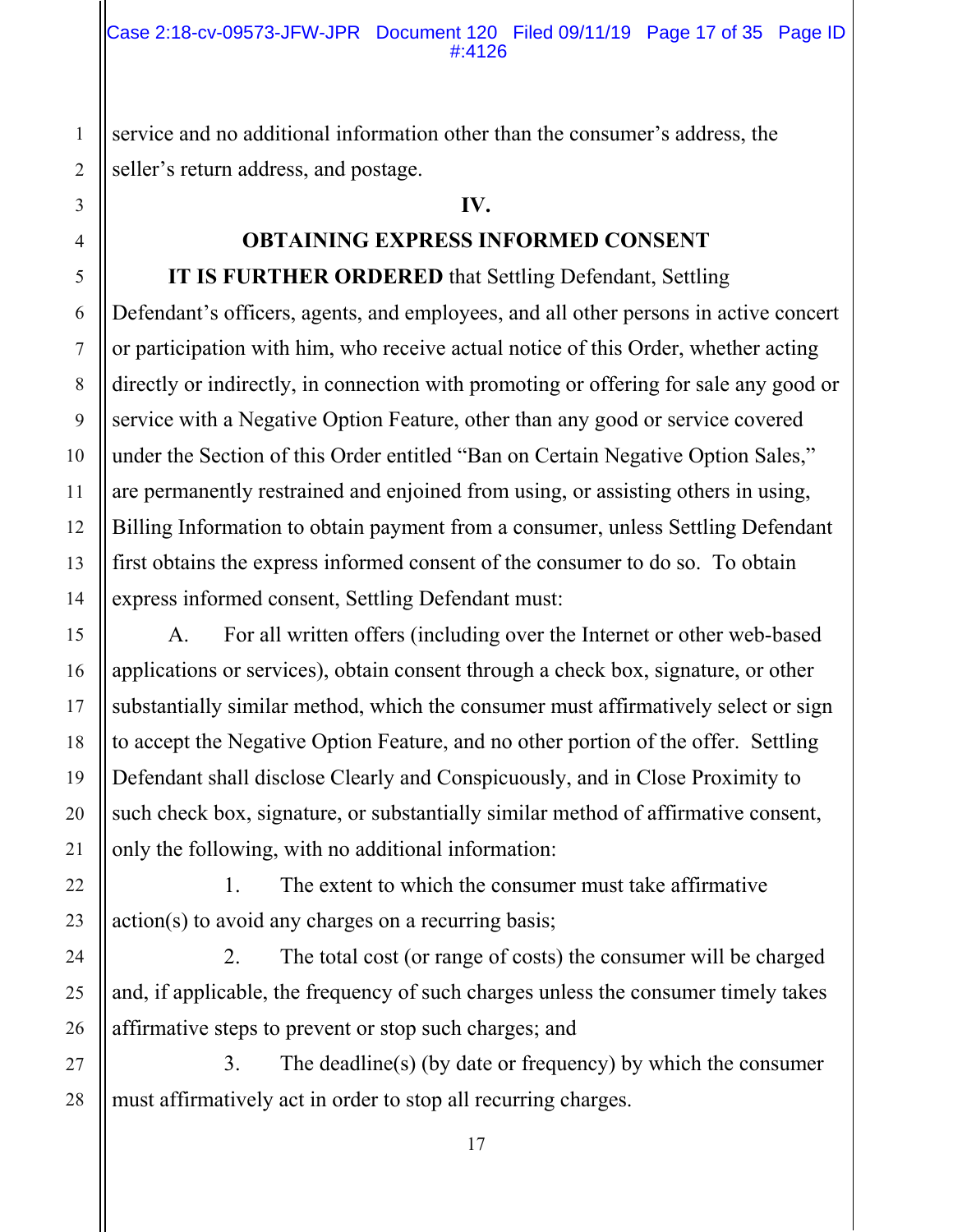B. For all oral offers, prior to obtaining any Billing Information from the consumer:

 1. Clearly and Conspicuously disclose the information contained in Subsection IV.A; and

 2. Obtain affirmative unambiguous express oral confirmation that the consumer: (a) consents to being charged for any good or service, including providing, at a minimum, the last four (4) digits of the consumer's account number to be charged, (b) understands that the transaction includes a Negative Option Feature, and (c) understands the specific affirmative steps the consumer must take to prevent or stop further charges.

 C. For transactions conducted through Telemarketing, Settling Defendant shall maintain for three (3) years from the date of each transaction an unedited voice recording of the entire transaction, including the prescribed statements set out in Subsection IV.B. Each recording must be retrievable by date and by the consumer's name, telephone number, or Billing Information, and must be provided upon request to the consumer, the consumer's bank, or any law enforcement entity.

#### **V.**

## **SIMPLE MECHANISM TO CANCEL NEGATIVE OPTION FEATURE**

**IT IS FURTHER ORDERED** that Settling Defendant, Settling Defendant's officers, agents, and employees, and all other persons in active concert or participation with him, who receive actual notice of this Order, whether acting directly or indirectly, in connection with promoting or offering for sale any good or service with a Negative Option Feature, other than any good or service covered under the Section of this Order entitled "Ban on Certain Negative Option Sales," are permanently restrained and enjoined from failing to provide a simple mechanism for the consumer to immediately stop any recurring charges. Such mechanism must not be difficult, costly, confusing, or time consuming, and must

26

27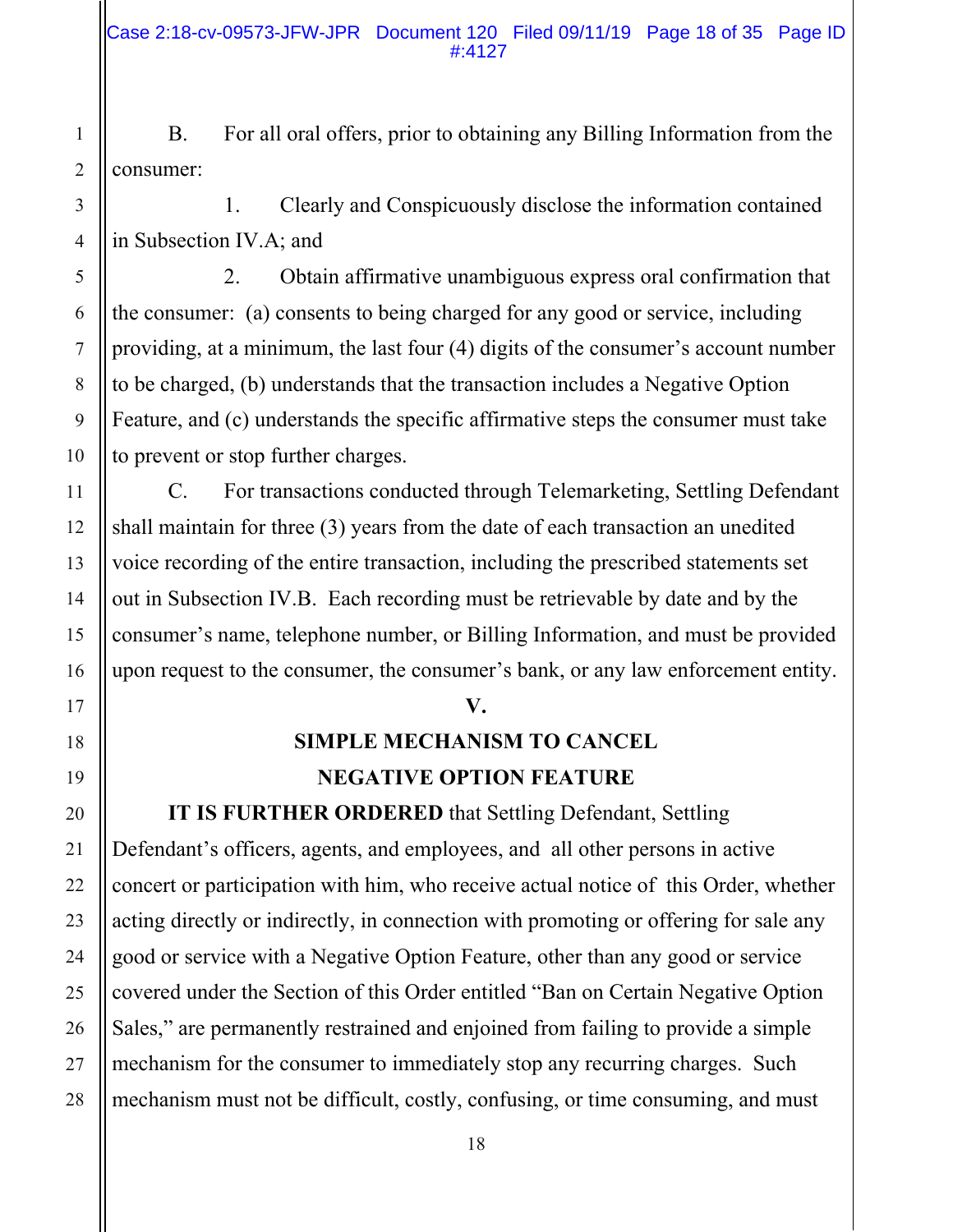be at least as simple as the mechanism the consumer used to initiate the charge(s). In addition:

 A. For consumers who entered into the agreement to purchase a good or service including a Negative Option Feature over the Internet or through other web-based applications or services, Settling Defendant must provide a mechanism, accessible over the Internet or through such other web-based application or service that consumers can easily use to cancel the good or service and to immediately stop all further charges.

 B. For consumers who entered into the agreement to purchase a good or service including a Negative Option Feature through an oral offer and acceptance, Settling Defendant must maintain a telephone number and a postal address that consumers can easily use to cancel the good or service and to immediately stop all further charges. Settling Defendant must assure that all calls to this telephone number shall be answered during normal business hours and that mail to the postal address is retrieved regularly.

#### **VI.**

# **PROHIBITIONS AGAINST VIOLATION OF THE ELECTRONIC FUND TRANSFER ACT**

**IT IS FURTHER ORDERED** that Settling Defendant and Settling Defendant's officers, agents, and employees, and all other persons in active concert or participation with him, who receive actual notice of this Order, whether acting directly or indirectly, in connection with the sale of any good or service are hereby permanently restrained and enjoined from:

A. Engaging in any recurring debiting of a consumer's account without first obtaining a valid written pre-authorization for Preauthorized Electronic Fund Transfers from the consumer's account, which pre-authorization is clear and readily understandable, identifiable as a pre-authorization, and reflects the consumer's assent, as required by Section 907(a) of the Electronic Fund Transfer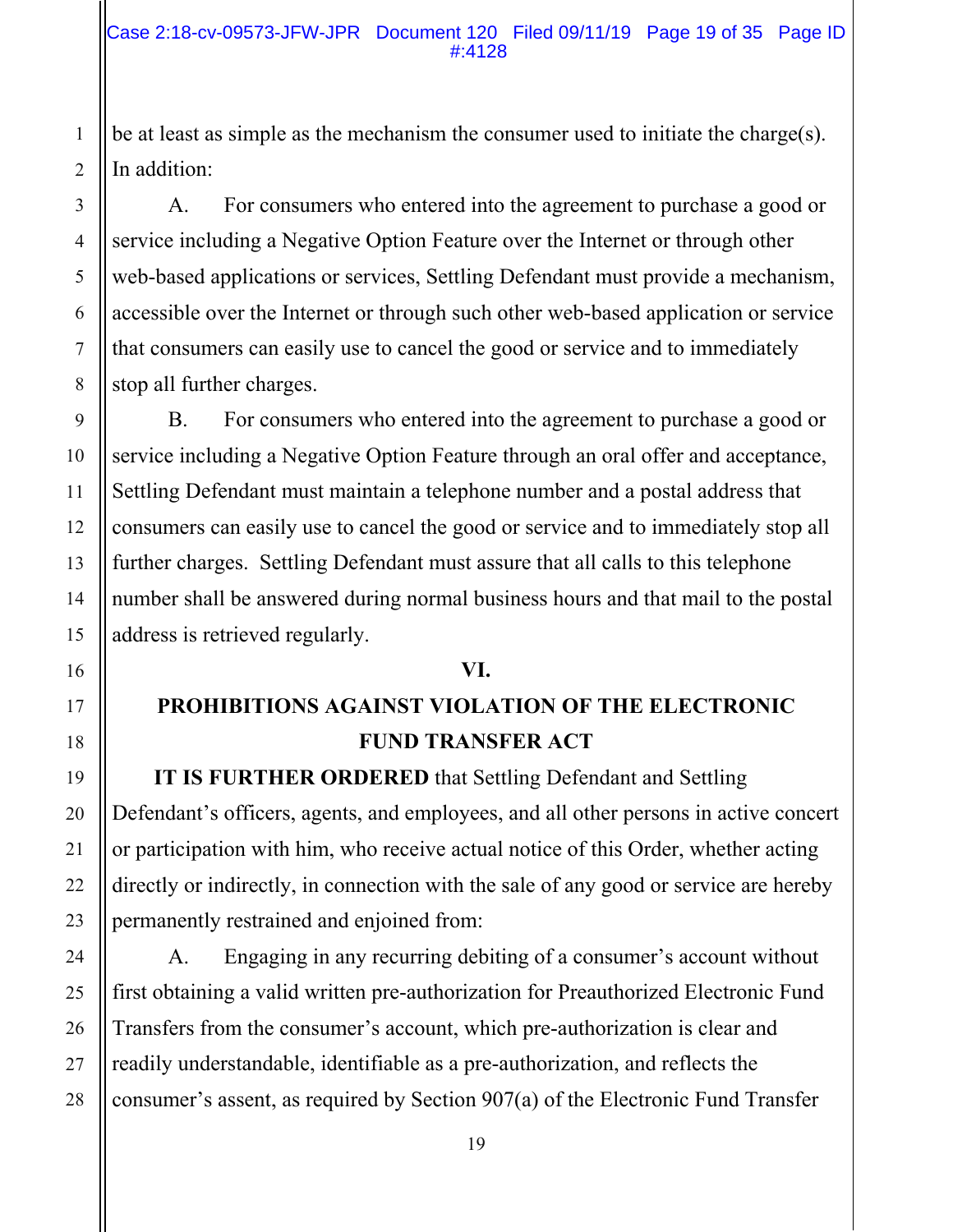Act, 15 U.S.C. § 1693e(a), and Section 1005.10(b) of Regulation E, as more fully set out in Section 1005.10(b) of the Consumer Financial Protection Bureau's Official Staff Commentary to Regulation E ("Official Staff Commentary to Regulation E"), 12 C.F.R. § 1005.10(b), cmts. 5 and 6, Supp. I;

 B. Engaging in any recurring debiting of a consumer's account without first providing a copy of a valid written pre-authorization to the consumer for Preauthorized Electronic Fund Transfers from the consumer's account, which copy is clear and readily understandable, identifiable as a pre-authorization, and reflects the consumer's assent, as required by Section 907(a) of EFTA, 15 U.S.C. § 1693e(a), and Section 1005.10(b) of Regulation E, as more fully set out in Section 1005.10(b) of the Official Staff Commentary to Regulation E, 12 C.F.R. § 1005.10(b), cmts. 5 and 6, Supp. I; and

C. Failing to maintain procedures reasonably adapted to avoid an unintentional failure to obtain a written authorization for Preauthorized Electronic Fund Transfers, as required in Section 1005.10(b) of the Official Staff Commentary to Regulation E, 12 C.F.R. § 1005.10(b), cmt. 7, Supp. I.

#### **VII.**

## **PROHIBITIONS RELATED TO MERCHANT ACCOUNTS**

**IT IS FURTHER ORDERED** that Settling Defendant, Settling Defendant's officers, agents, and employees, and all other persons in active concert or participation with him, who receive actual notice of this Order, whether acting directly or indirectly, are permanently restrained and enjoined from:

A. Failing to disclose to any bank, payment processor, credit card processor, independent sales organization, third party processor, payment gateway, or other financial institution any material fact relating to obtaining a Merchant Account, including, but not limited to, the identity of the owner, manager, director, or officer of an entity applying for or holding a Merchant Account, and whether such owner, manager, director, or officer: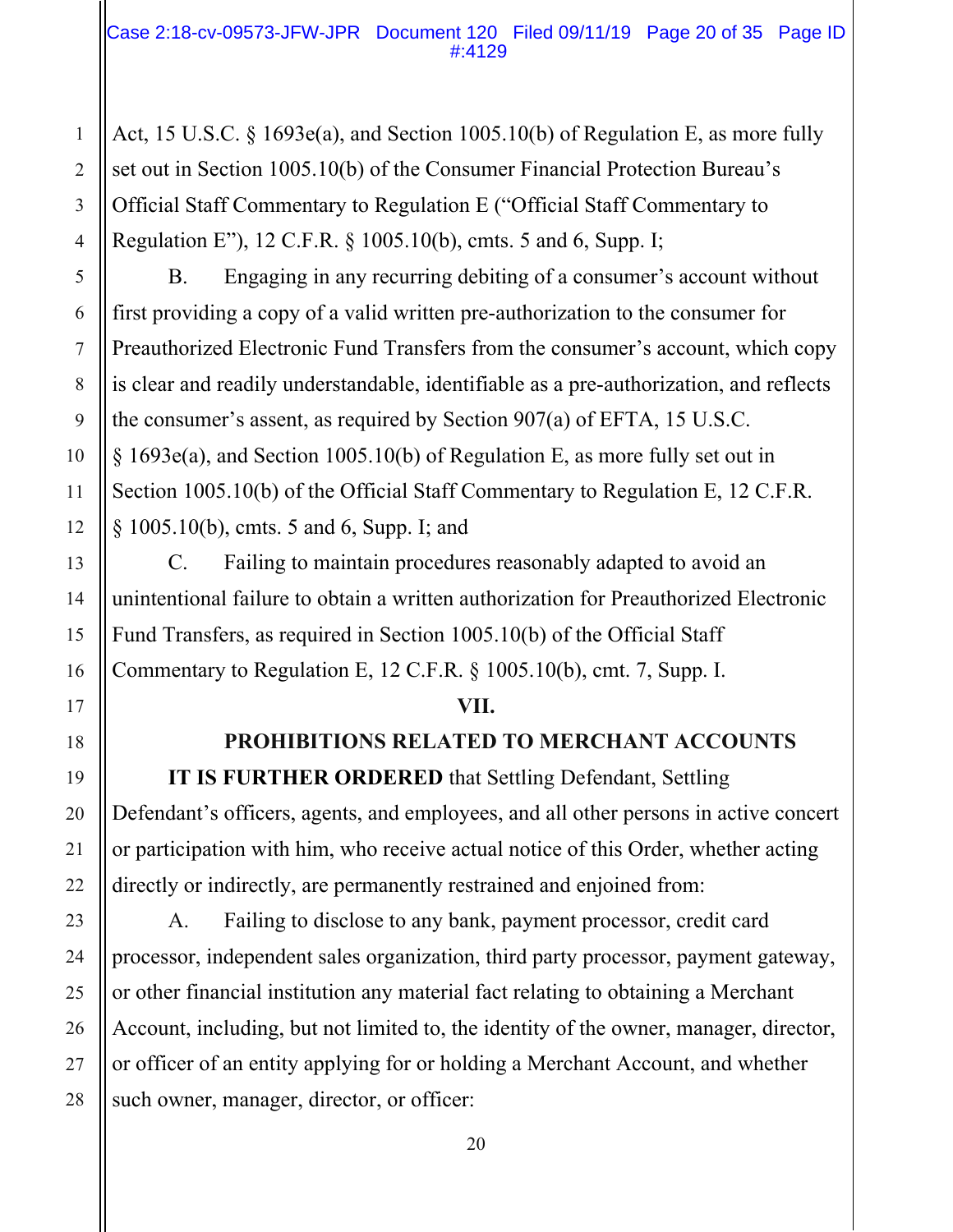- 1. Has been or is placed in a Merchant Account monitoring program;
- 2. Has had a Merchant Account terminated by a bank, payment processor, or other financial institution; or

 3. Has been fined or otherwise disciplined by a bank, payment processor, or other financial institution, in connection with a Merchant Account.

B. Making, or assisting others in making, directly or by implication, any false or misleading statements or material omissions in order to obtain a Merchant Account or respond to a Chargeback.

C. Engaging in tactics to avoid any fraud or risk monitoring program established by any financial institution, acquiring bank, or the operators of any payment system, including:

1. Using shell companies or nominees (including nominee owners, officers, or managers) to obtain Merchant Accounts;

2. Balancing or distributing sales transaction volume or sales transaction activity among multiple Merchant Accounts or merchant billing descriptors; or

3. Splitting a single transaction into multiple smaller transactions. D. Causing a sham sales transaction, including microtransactions (sometimes referred to as Value Added Propositions or VAP) or sales transactions by a Merchant to itself.

#### **VIII.**

## **PROHIBITION ON CREDIT CARD LAUNDERING**

**IT IS FURTHER ORDERED** that Settling Defendant, Settling Defendant's officers, agents, and employees, and all other persons in active concert or participation with him, who receive actual notice of this Order, whether acting directly or indirectly, in connection with a Merchant Account are permanently restrained and enjoined from Credit Card Laundering.

1

2

3

4

5

6

7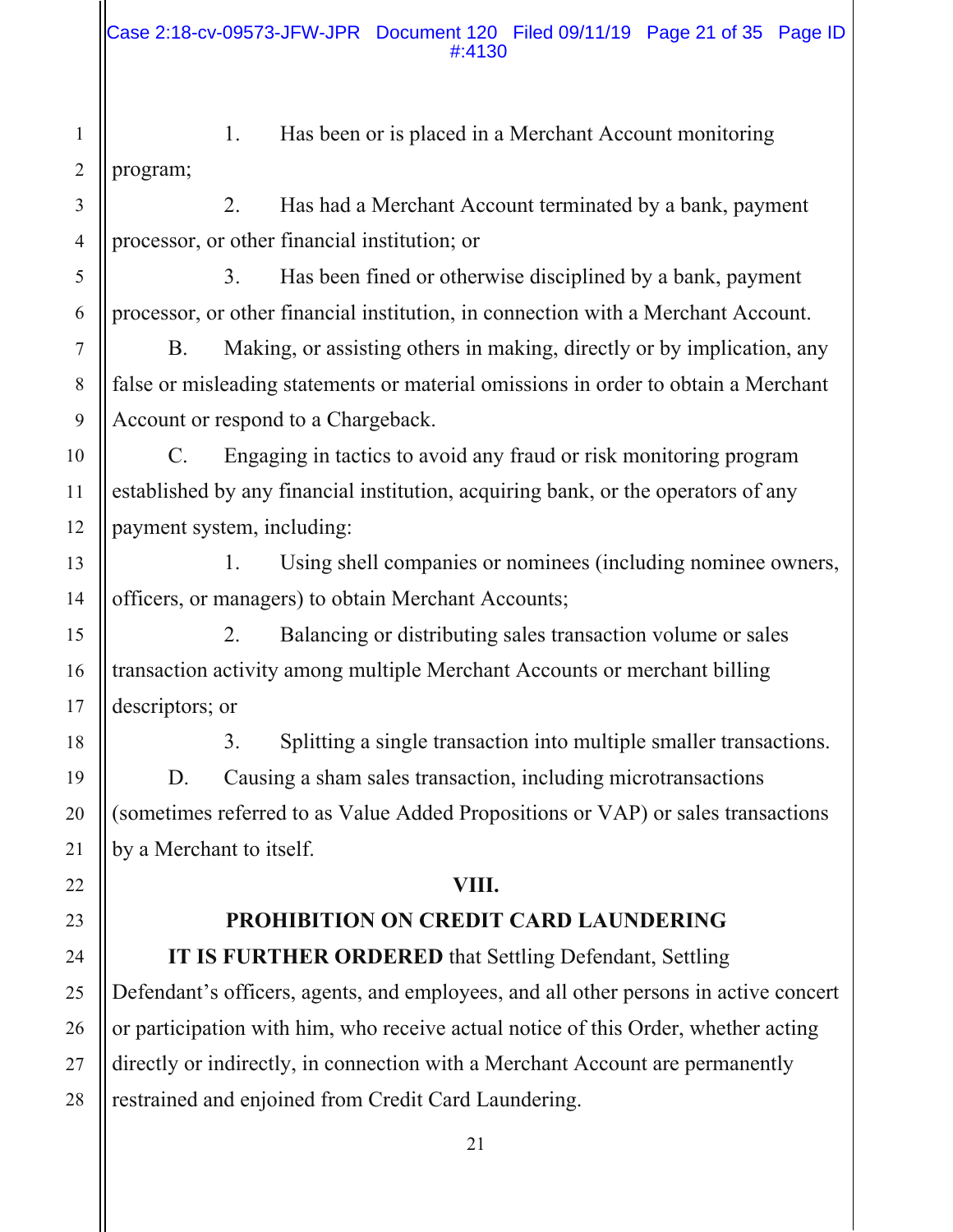#### **IX.**

# **MONETARY JUDGMENT AND PARTIAL SUSPENSION IT IS FURTHER ORDERED** that:

 A. Judgment in the amount of forty-seven million three hundred thousand dollars (\$47,300,000) is entered in favor of the Commission against Settling Defendant as equitable monetary relief, which may include restitution. Upon complete payment and transfer to the Commission of all Assets listed in Subsections IX.B-C below, the remainder of the judgment is suspended, subject to Subsections IX.D-F below.

B. In partial satisfaction of the monetary judgment set forth above, within seven (7) days after the entry of this Order, the following transfers of Assets shall be made to the Commission by electronic fund transfer in accordance with instructions provided by a representative of the Commission. Settling Defendant relinquishes all legal and equitable right, title, control, and interest in these Assets and shall take all steps necessary to transfer possession, custody, and control of the Assets to the Commission:

 1. Apple Federal Credit Union shall transfer to the Commission all Assets held in the bank account ending in account number 7424 in the name of David Barnett.

2. JPMorgan Chase Bank, N.A. shall transfer to the Commission all Assets held in the following bank accounts:

 a. The bank account ending in account number 7207 in the name of David Barnett; and

 b. The bank account ending in account number 8812 in the name of Absolutely, LLC.

 3. Wells Fargo Bank, N.A. shall transfer to the Commission all Assets held in the following bank accounts: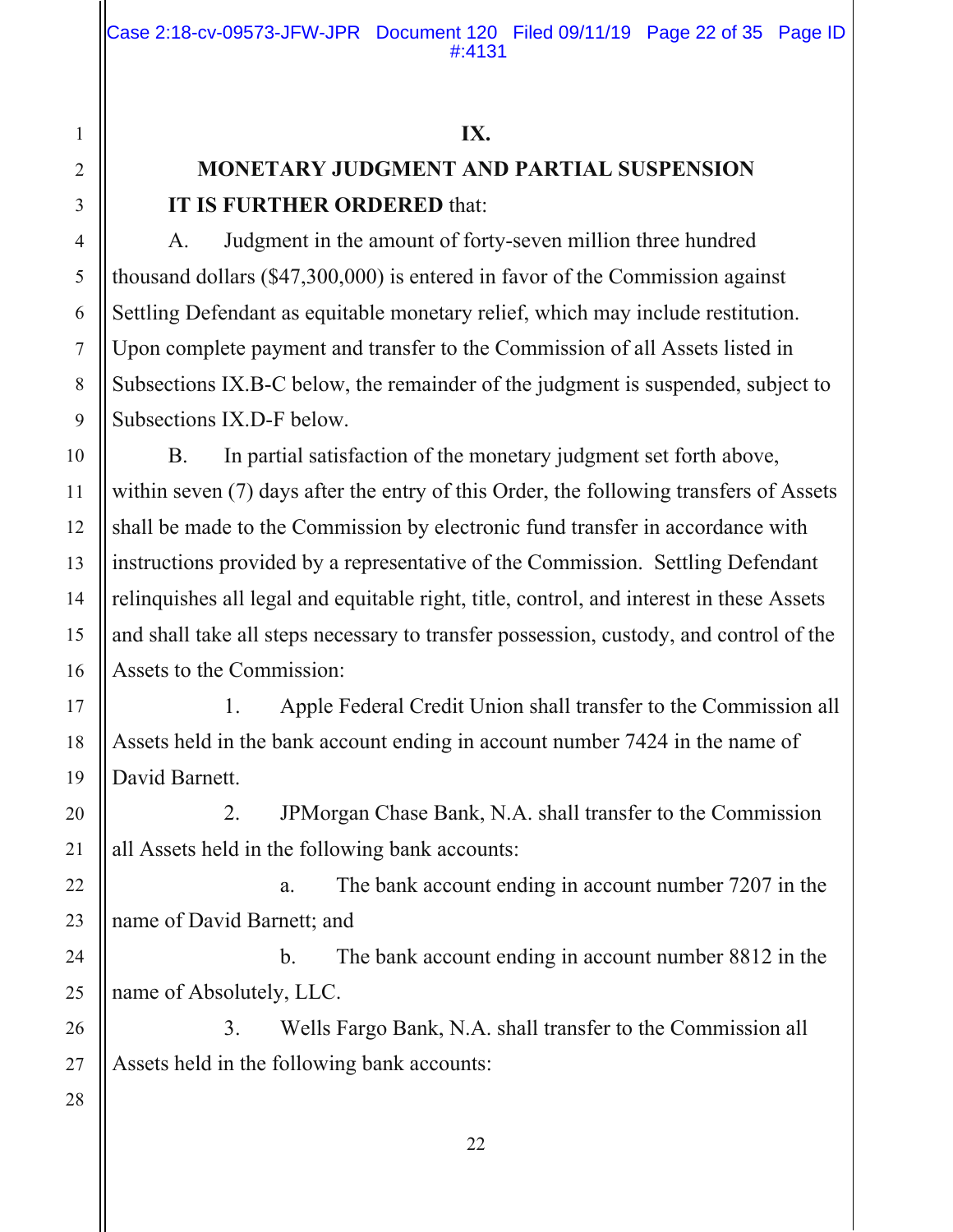a. The bank account ending in account number 8670 in the name of David Barnett;

b. The bank account ending in account number 0281 in the name of DataFlow LLC; and

c. The bank account ending in account number 0307 in the name of Sure Science, LLC.

 4. The Vanguard Group, Inc. shall transfer to the Commission all Assets held in the accounts ending in account numbers 9257 and 9076 in the name of David Barnett.

C. In partial satisfaction of the monetary judgment set forth above, within seven (7) days after the entry of this Order, the following transfers of Assets shall be made to the Receiver, to the extent not already transferred to the Receiver, and such Assets shall be included within the Receivership Estate. Settling Defendant relinquishes all legal and equitable right, title, control, and interest in these Assets and shall take all steps necessary to transfer possession, custody, and control of the Assets to the Receiver:

 1. JPMorgan Chase Bank, N.A. shall transfer to the Receiver all Assets held in the name of or for the benefit of any of the Receivership Entities, including the Assets held in the bank account ending in account number 6081 in the name of Omni Holding Company, LLC.

 2. Settling Defendant shall transfer to the Receiver all of his rights and interests in Cinsay Inc., as identified in his December 10, 2018 Financial Statement and supplemented on March 11, 2019, including attachments.

 3. Settling Defendant shall transfer to the Receiver his 2018 Audi SQ5, as identified in his December 10, 2018 Financial Statement and supplemented on March 11, 2019, including attachments.

1

2

3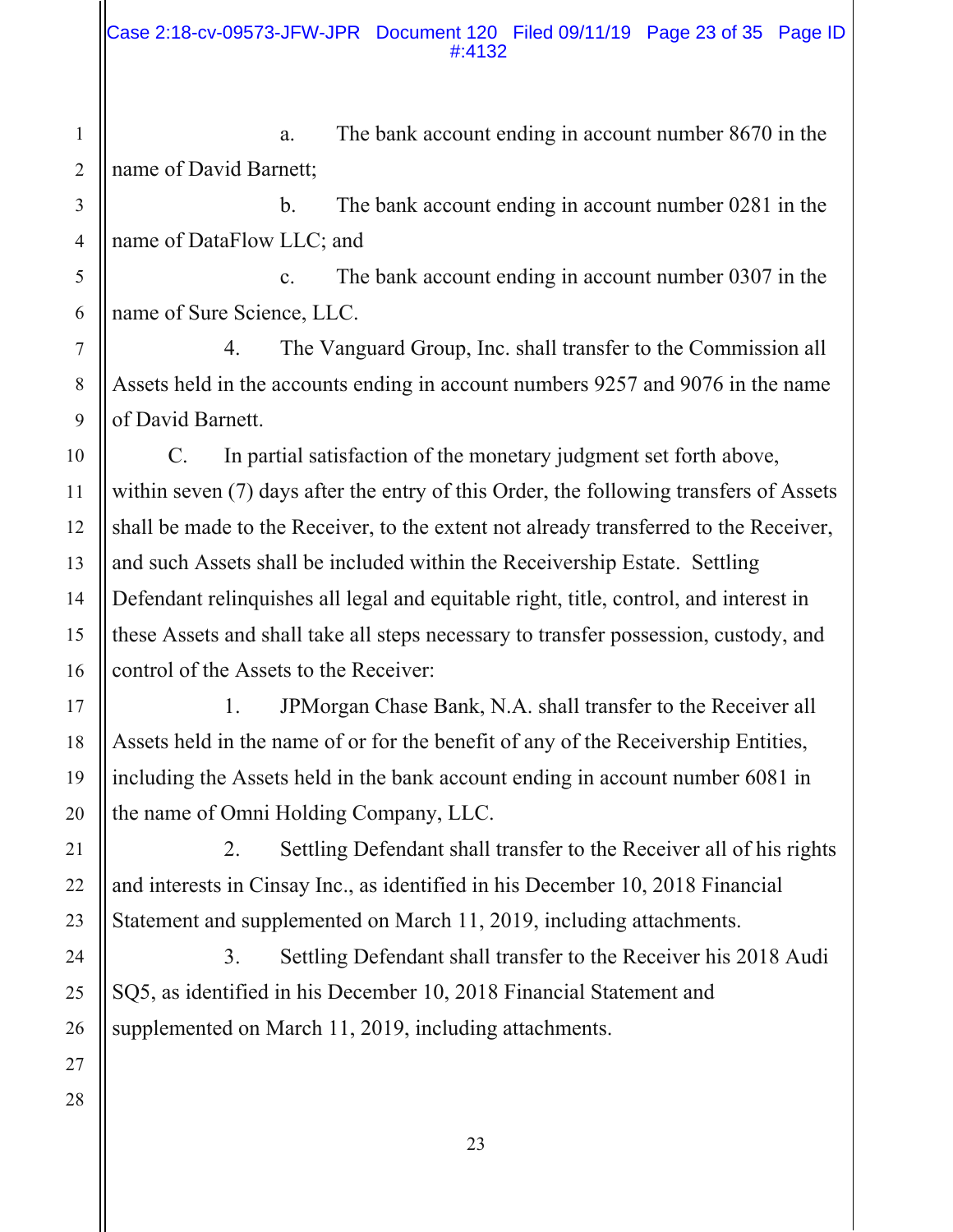4. Settling Defendant shall transfer to the Receiver the artwork identified in Item 17 in his December 10, 2018 Financial Statement and supplemented on March 11, 2019, including attachments.

 D. The Commission's agreement to the suspension of part of the judgment is expressly premised upon the truthfulness, accuracy, and completeness of Settling Defendant's sworn financial statements and related documents (collectively, "financial representations") submitted to the Commission, namely:

 1. the Financial Statement of Settling Defendant David Barnett signed on December 10, 2018, and supplemented on March 11, 2019, including the attachments.

 E. The suspension of the judgment will be lifted as to the Settling Defendant if, upon motion by the Commission, the Court finds that the Settling Defendant failed to disclose any material Asset, materially misstated the value of any Asset, or made any other material misstatement or omission in the financial representations identified above.

 F. If the suspension of the judgment is lifted, the judgment becomes immediately due as to the Settling Defendant in the amount specified in Section IX.A. above (which the parties stipulate only for purposes of this Section represents the consumer injury alleged in the Complaint), less any payment previously made pursuant to this Section, plus interest computed from the date of entry of this Order.

#### **X.**

## **ADDITIONAL MONETARY PROVISIONS IT IS FURTHER ORDERED** that:

A. Settling Defendant relinquishes dominion and all legal and equitable right, title, and interest in all Assets transferred pursuant to this Order and may not seek the return of any Assets.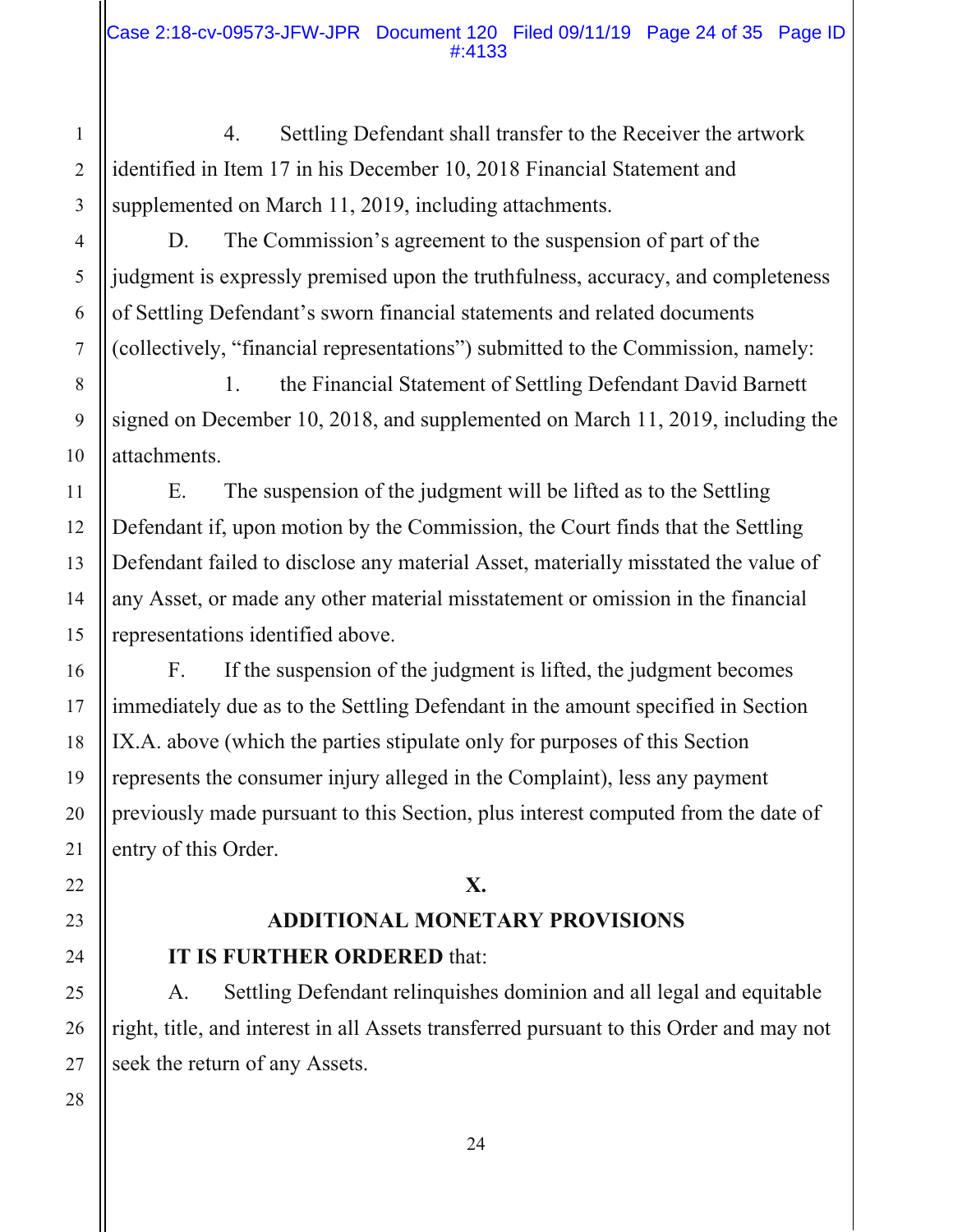B. The facts alleged in the Complaint will be taken as true, without further proof, in any subsequent civil litigation by or on behalf of the Commission to enforce its rights to any payment or monetary judgment pursuant to this Order, such as a nondischargeability complaint in any bankruptcy case.

 C. The facts alleged in the Complaint establish all elements necessary to sustain an action by the Commission pursuant to Section  $523(a)(2)(A)$  of the Bankruptcy Code, 11 U.S.C. § 523(a)(2)(A), and this Order will have collateral estoppel effect for such purposes.

 D. Settling Defendant acknowledges that his Taxpayer Identification Number (Social Security Number), which Settling Defendant previously submitted to the Commission, may be used for collecting and reporting on any delinquent amount arising out of this Order, in accordance with 31 U.S.C. § 7701.

 E. All money paid to the Commission pursuant to this Order may be deposited into a fund administered by the Commission or its designee to be used for equitable relief, including consumer redress and any attendant expenses for the administration of any redress fund. If a representative of the Commission decides that direct redress to consumers is wholly or partially impracticable or money remains after redress is completed, the Commission may apply any remaining money for such other equitable relief (including consumer information remedies) as it determines to be reasonably related to Settling Defendant's practices alleged in the Complaint. Any money not used for such equitable relief is to be deposited to the U.S. Treasury as disgorgement. Settling Defendant has no right to challenge any actions the Commission or its representatives may take pursuant to this Subsection.

 F. The freeze on the Assets of the Settling Defendant pursuant to Section VI of the Preliminary Injunction entered in this action on December 18, 2018 is modified to permit the payments and other transfers of Assets identified in Sections IX and X of this Order. Upon completion of all payment and other

28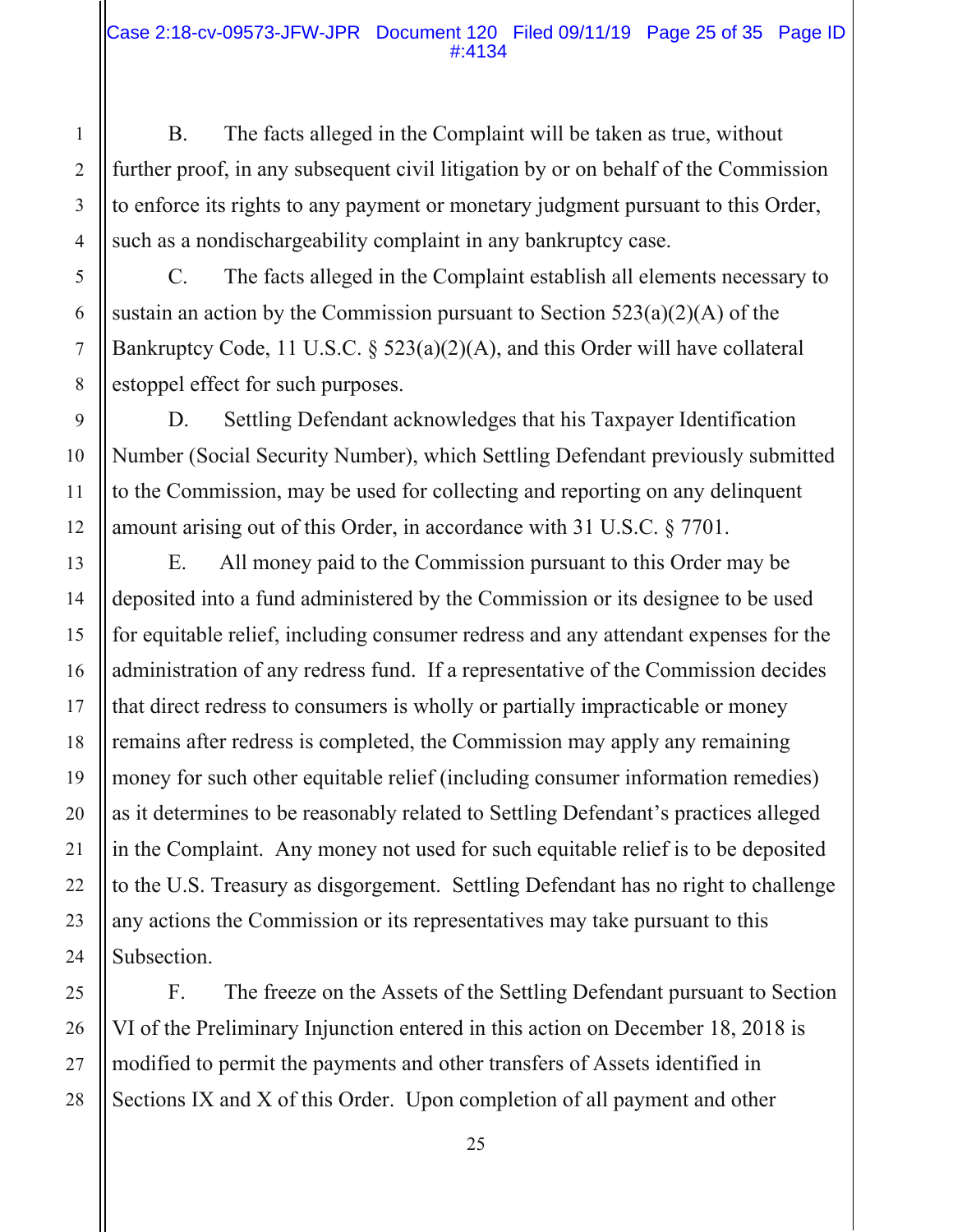obligations identified in Sections IX and X of this Order, the asset freeze is dissolved as to the Settling Defendant. A financial institution shall be entitled to rely upon a letter from the Commission stating that the freeze on the Settling Defendant's Assets has been lifted.

### **XI.**

## **CUSTOMER INFORMATION**

**IT IS FURTHER ORDERED** that Settling Defendant and Settling Defendant's officers, agents, and employees, and all other persons in active concert or participation with him, who receive actual notice of this Order, whether acting directly or indirectly, are hereby permanently restrained and enjoined from directly or indirectly:

 A. failing to provide sufficient customer information to enable the Commission to efficiently administer consumer redress. If a representative of the Commission requests in writing any information related to redress, Settling Defendant must provide it, in the form prescribed by the Commission, within 14 days;

 B. disclosing, using, or benefitting from customer information, including the name, address, telephone number, email address, social security number, other identifying information, or any data that enables access to a customer's account (including a credit card, bank account, or other financial account), that Settling Defendant obtained prior to entry of this Order in connection with the promoting or offering for sale of any good or service with a Negative Option Feature; and

 C. failing to destroy such customer information in all forms in their possession, custody, or control within 30 days after receipt of written direction to do so from a representative of the Commission.

*Provided, however*, that customer information need not be disposed of, and may be disclosed, to the extent requested by a government agency or required by law, regulation, or court order.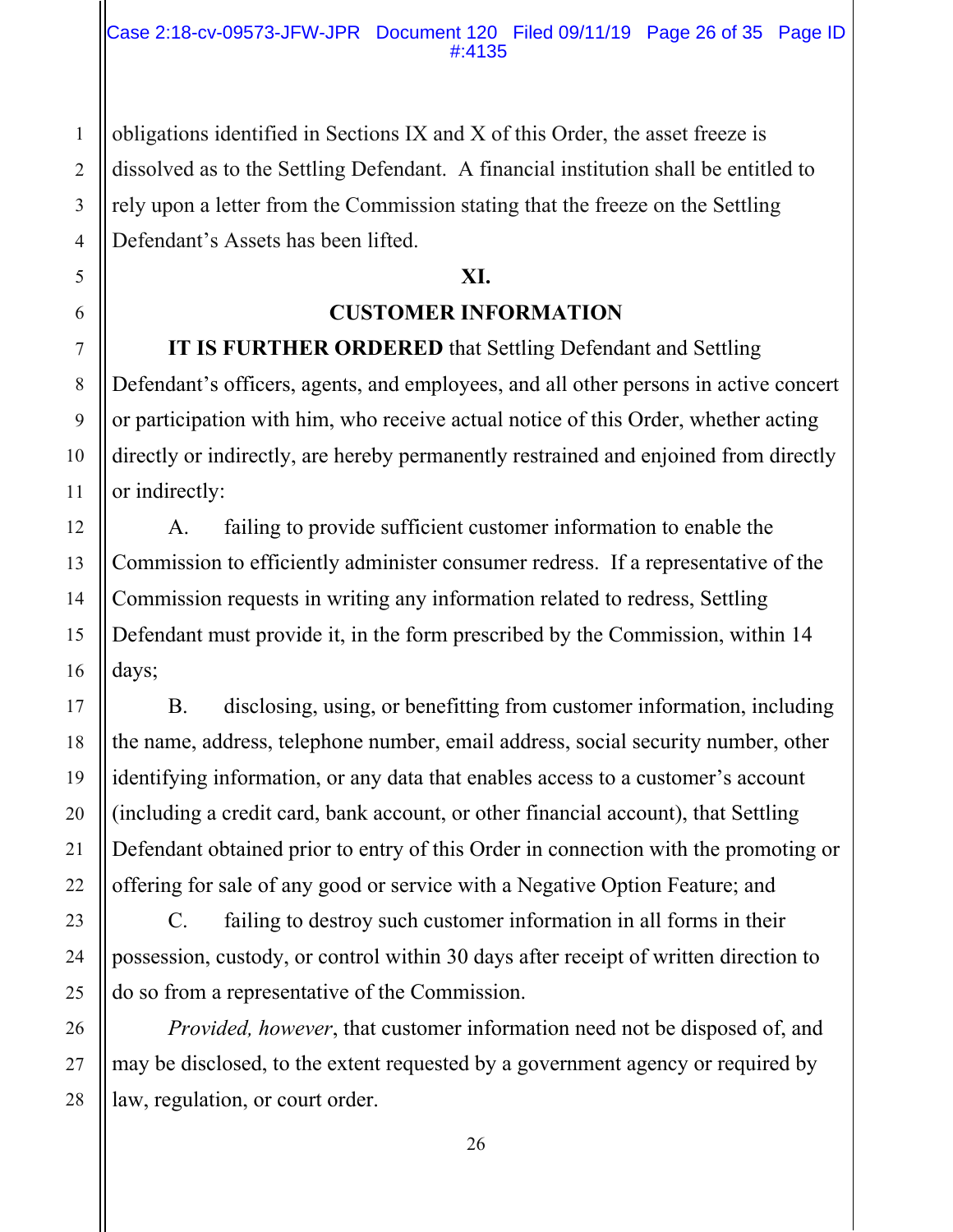#### **XII.**

### **COOPERATION**

**IT IS FURTHER ORDERED** that Settling Defendant must fully cooperate with representatives of the Commission in this case and in any investigation related to or associated with the transactions or the occurrences that are the subject of the Complaint. Such Settling Defendant must provide truthful and complete information, evidence, and testimony. Settling Defendant must appear for interviews, discovery, hearings, trials, and any other proceedings that a Commission representative may reasonably request upon 5 days written notice, or other reasonable notice, at such places and times as a Commission representative may designate, without the service of a subpoena.

# **XIII.**

### **TERMINATION OF RECEIVERSHIP**

**IT IS FURTHER ORDERED** that the Receivership imposed by this Court shall continue in the manner set forth in the preliminary injunctions entered in this matter as to Defendants [Dkt. Nos. 40 and 41] except as modified by this Section.

 A. The Receiver shall take all necessary steps to wind down the affairs of the Receivership Entities. Within fourteen (14) days of entry of this Order, the Receiver shall transfer five hundred thousand dollars (\$500,000) of the Receivership Entities' assets currently maintained in the Receiver's account to the Commission.

 B. The Receiver shall promptly take all steps necessary to liquidate the assets of the Receivership Entities and, after such liquidation, shall remit the net proceeds to the Commission or its designated representative as payment toward the monetary judgments entered against Defendants within twenty-one (21) days of each such sale or liquidation.

 C. The Receiver and his representatives shall continue to be entitled to reasonable compensation for the performance of their duties pursuant to this Order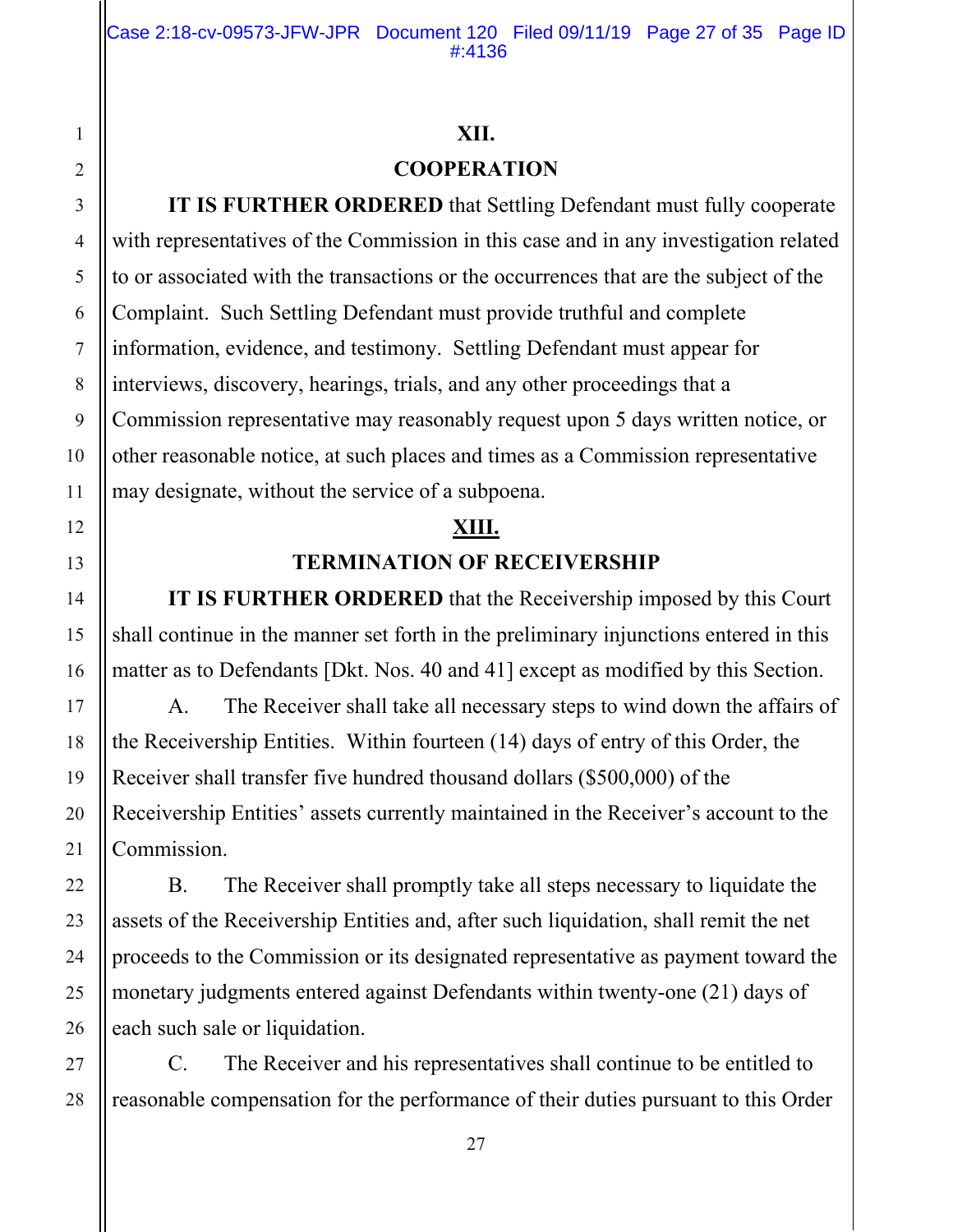from the assets of the Receivership Entities. The Receiver and his representatives shall not increase their hourly rates without prior approval of the Court.

 D. The Receiver shall file his final report describing his activities with respect to the Receivership Entities and final application for compensation and expenses within six (6) months after entry of this Order, unless this time is extended by the Court for good cause. Upon approval of the Receiver's final report and application for compensation, the Receivership shall be terminated and all funds after payment of the Receiver's final approved payment shall be remitted immediately to the Commission or its designated representative in partial satisfaction of the monetary judgments entered against Defendants.

#### **XIV.**

#### **ORDER ACKNOWLEDGMENTS**

**IT IS FURTHER ORDERED** that Settling Defendant obtain acknowledgments of receipt of this Order:

 A. Settling Defendant, within 7 days of entry of this Order, must submit to the Commission an acknowledgment of receipt of this Order sworn under penalty of perjury.

 B. For 5 years after entry of this Order, Settling Defendant for any business that he is the majority owner or controls directly or indirectly must deliver a copy of this Order to: (1) all principals, officers, directors, and LLC managers and members; (2) all employees having managerial responsibilities for conduct related to the subject matter of the Order and all agents and representatives who participate in conduct related to the subject matter of the Order; and (3) any business entity resulting from any change in structure as set forth in the Section titled Compliance Reporting. Delivery must occur within 7 days of entry of this Order for current personnel. For all others, delivery must occur before they assume their responsibilities.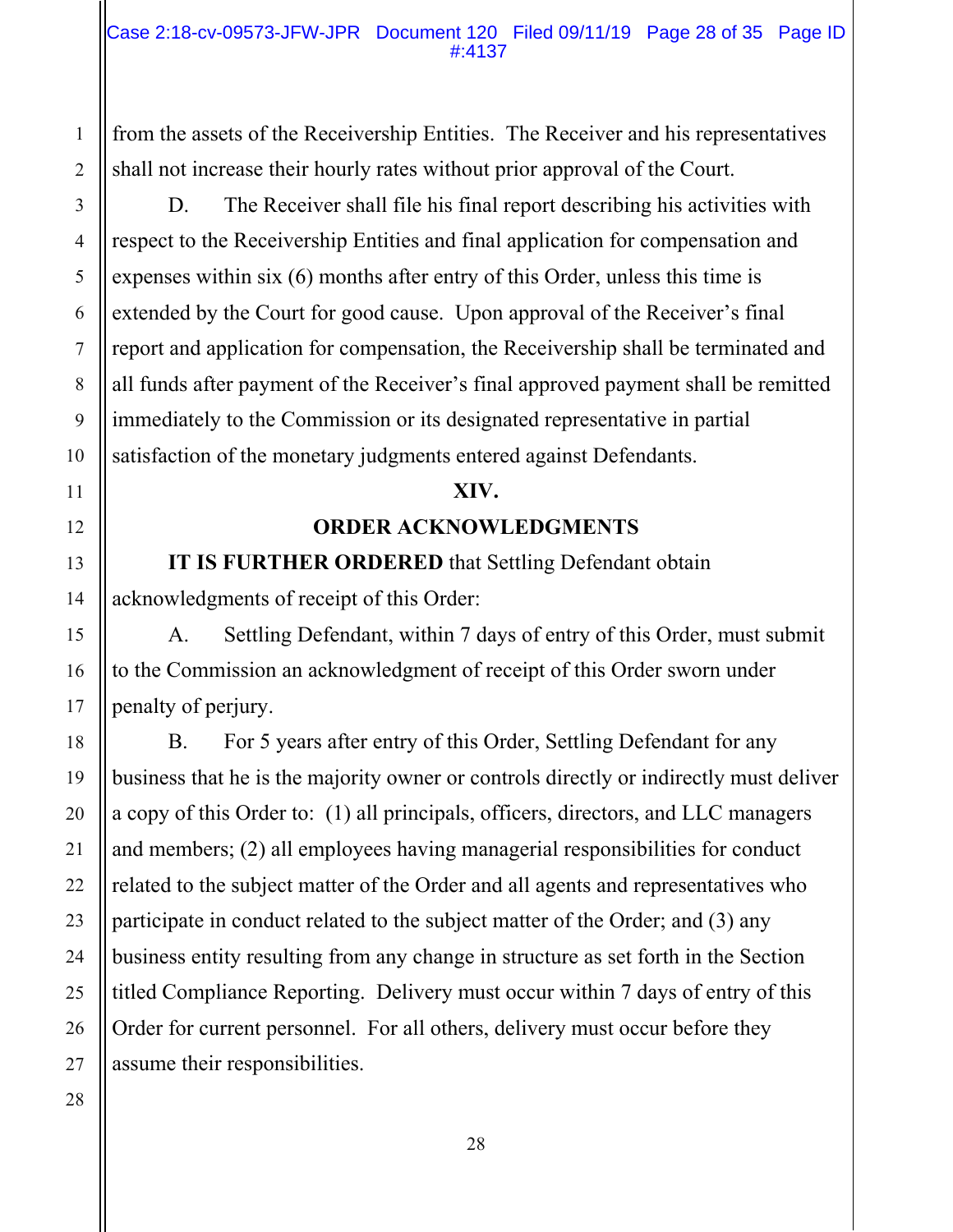C. From each individual or entity to which Settling Defendant delivered a copy of this Order, Settling Defendant must obtain, within 30 days, a signed and dated acknowledgment of receipt of this Order.

#### **XV.**

**COMPLIANCE REPORTING** 

**IT IS FURTHER ORDERED** that Settling Defendant makes timely submissions to the Commission:

 A. One year after entry of this Order, Settling Defendant must submit a compliance report, sworn under penalty of perjury:

 1. Settling Defendant must: (a) identify the primary physical, postal, and email address and telephone number, as designated points of contact, which representatives of the Commission may use to communicate with Settling Defendant; (b) identify all of that Settling Defendant's businesses by all of their names, telephone numbers, and physical, postal, email, and Internet addresses; (c) describe the activities of each business, including the goods and services offered, the means of advertising, marketing, and sales, and the involvement of any other Defendant (which Settling Defendant must describe if he knows or should know due to his own involvement); (d) describe in detail whether and how Settling Defendant is in compliance with each Section of this Order; and (e) provide a copy of each Order Acknowledgment obtained pursuant to this Order, unless previously submitted to the Commission.

 2. Additionally, Settling Defendant must: (a) identify all telephone numbers and all physical, postal, email and Internet addresses, including all residences; (b) identify all business activities, including any business for which he performs services whether as an employee or otherwise and any entity in which he has any ownership interest; and (c) describe in detail his involvement in each such business, including title, role, responsibilities, participation, authority, control, and any ownership.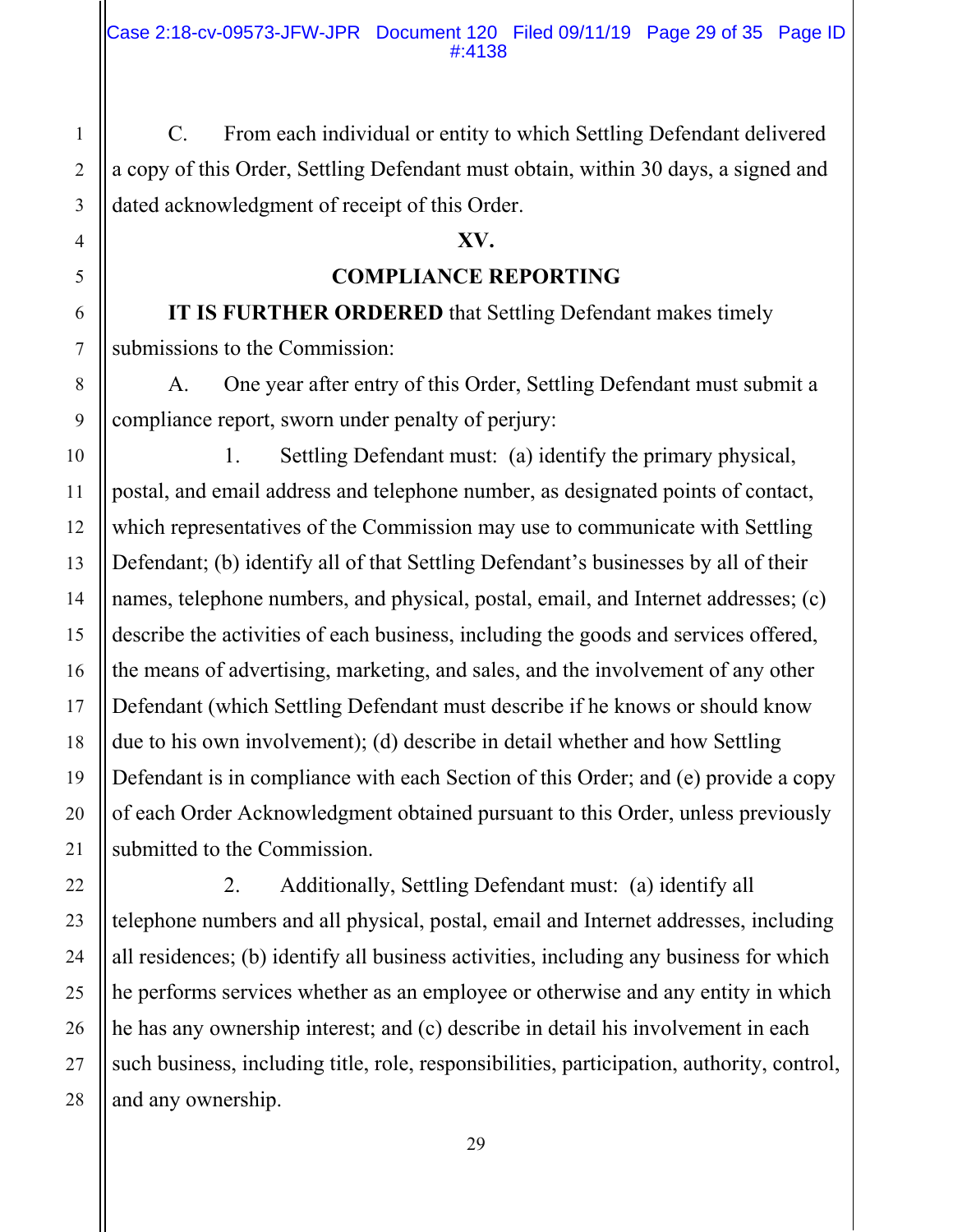B. For 15 years after entry of this Order, Settling Defendant must submit a compliance notice, sworn under penalty of perjury, within 14 days of any change in the following:

 1. Settling Defendant must report any change in: (a) any designated point of contact; or (b) the structure of any entity that Settling Defendant has any ownership interest in or controls directly or indirectly that may affect compliance obligations arising under this Order, including: creation, merger, sale, or dissolution of the entity or any subsidiary, parent, or affiliate that engages in any acts or practices subject to this Order.

 2. Additionally, Settling Defendant must report any change in: (a) name, including aliases or fictitious name, or residence address, or (b) title or role in any business activity, including any business for which he performs services whether as an employee or otherwise and any entity in which he has any ownership interest, and identify the name, physical address, and any Internet address of the business or entity.

 C. Settling Defendant must submit to the Commission notice of the filing of any bankruptcy petition, insolvency proceeding, or similar proceeding by or against him within 14 days of its filing.

 D. Any submission to the Commission required by this Order to be sworn under penalty of perjury must be true and accurate and comply with 28 U.S.C. § 1746, such as by concluding: "I declare under penalty of perjury under the laws of the United States of America that the foregoing is true and correct. Executed on:  $\cdots$  and supplying the date, signatory's full name, title (if applicable), and signature.

 E. Unless otherwise directed by a Commission representative in writing, all submissions to the Commission pursuant to this Order must be emailed to DEbrief@ftc.gov or sent by overnight courier (not the U.S. Postal Service) to: Associate Director for Enforcement, Bureau of Consumer Protection, Federal

1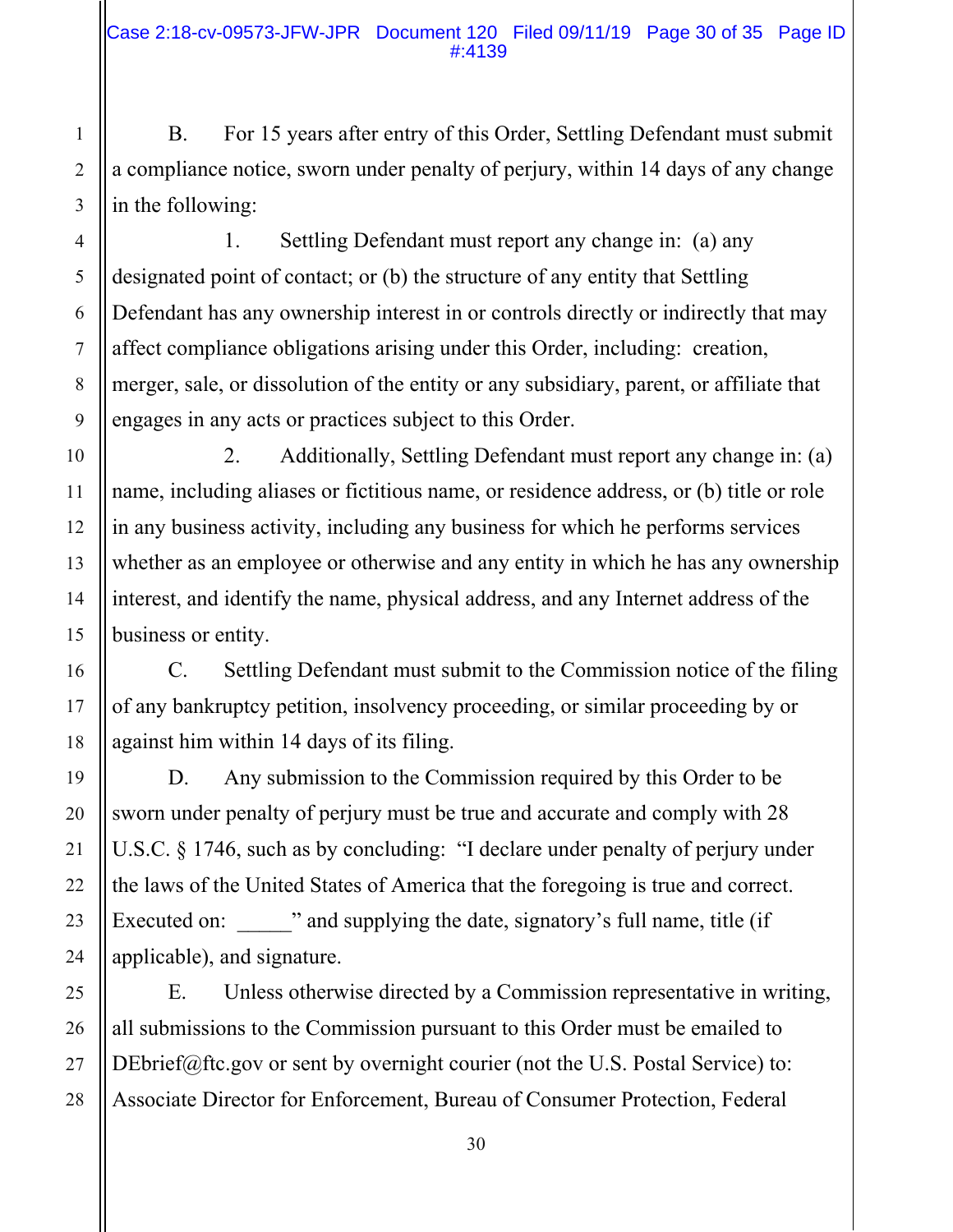Trade Commission, 600 Pennsylvania Avenue, NW, Washington, DC 20580. The subject line must begin: *FTC v. Apex Capital Group, LLC, et al*.

#### **XVI.**

#### **RECORDKEEPING**

**IT IS FURTHER ORDERED** that Settling Defendant must create certain records for 15 years after entry of the Order, and retain each such record for 5 years. Specifically, Settling Defendant for any business that he is a majority owner or controls directly or indirectly, must create and retain the following records:

 A. accounting records showing the revenues from all goods or services sold;

 B. personnel records showing, for each person providing services, whether as an employee or otherwise, that person's: name; addresses; telephone numbers; job title or position; dates of service; and (if applicable) the reason for termination;

 C. records of all consumer complaints and refund requests, whether received directly or indirectly, such as through a third party, and any response;

 D. all records necessary to demonstrate full compliance with each provision of this Order, including all submissions to the Commission; and

E. a copy of each unique advertisement or other marketing material.

#### **XVII.**

### **COMPLIANCE MONITORING**

**IT IS FURTHER ORDERED** that, for the purpose of monitoring Settling Defendant's compliance with this Order, including the financial representations upon which part of the judgment was suspended and any failure to transfer any Assets as required by this Order:

 A. Within 14 days of receipt of a written request from a representative of the Commission, Settling Defendant must: submit additional compliance reports or other requested information, which must be sworn under penalty of perjury;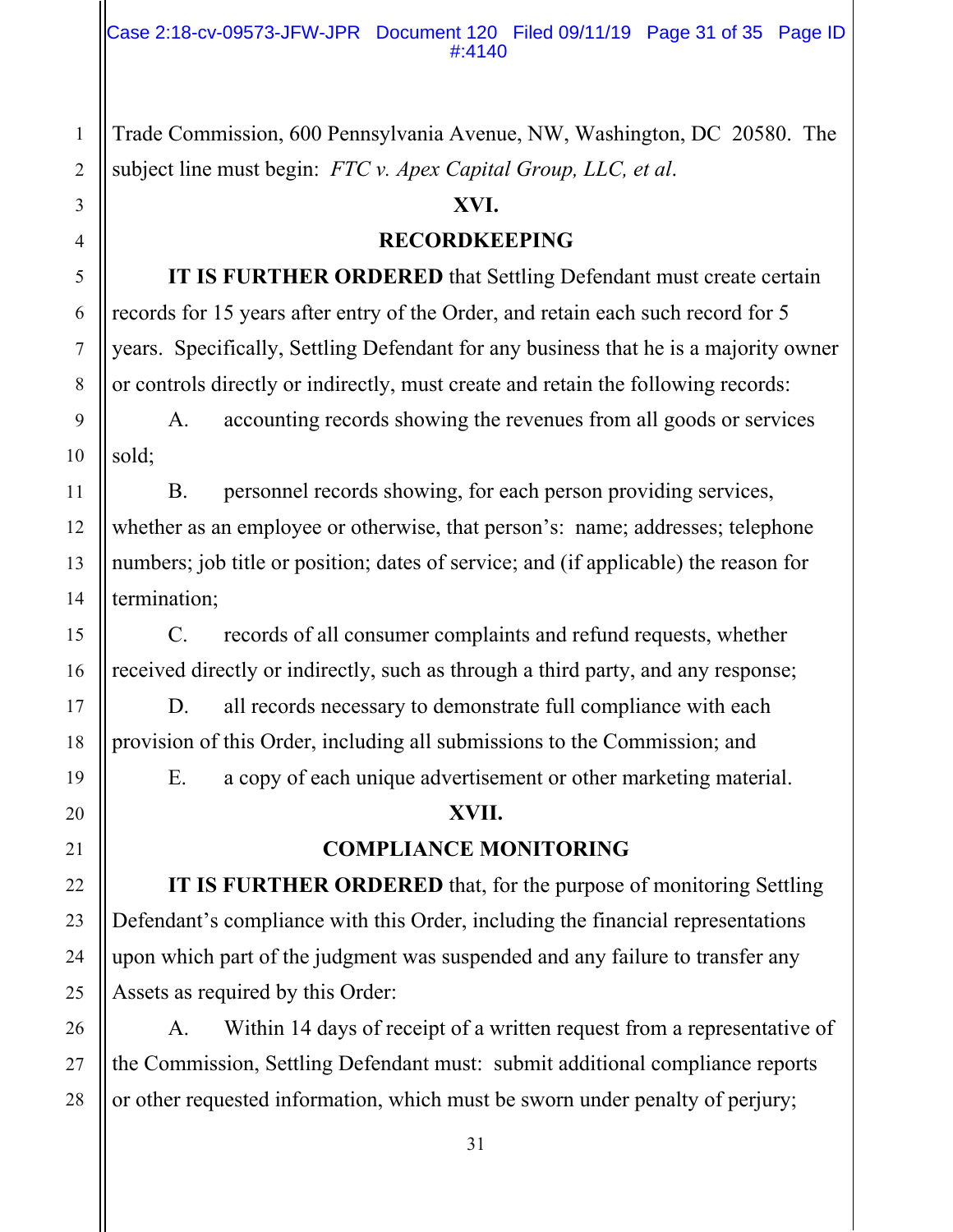#### Case 2:18-cv-09573-JFW-JPR Document 120 Filed 09/11/19 Page 32 of 35 Page ID #:4141

appear for depositions; and produce documents for inspection and copying. The Commission is also authorized to obtain discovery, without further leave of court, using any of the procedures prescribed by Federal Rules of Civil Procedure 29, 30 (including telephonic depositions), 31, 33, 34, 36, 45, and 69.

 B. For matters concerning this Order, the Commission is authorized to communicate directly with Settling Defendant. Settling Defendant must permit representatives of the Commission to interview any employee or other person affiliated with Settling Defendant who has agreed to such an interview. The person interviewed may have counsel present.

 C. The Commission may use all other lawful means, including posing, through its representatives as consumers, suppliers, or other individuals or entities, to Settling Defendant or any individual or entity affiliated with Settling Defendant, without the necessity of identification or prior notice. Nothing in this Order limits the Commission's lawful use of compulsory process, pursuant to Sections 9 and 20 of the FTC Act, 15 U.S.C. §§ 49, 57b-1.

D. Upon written request from a representative of the Commission, any consumer reporting agency must furnish consumer reports concerning Settling Defendant, pursuant to Section 604(1) of the Fair Credit Reporting Act, 15 U.S.C.  $§ 1681b(a)(1).$ 

#### **XVIII.**

### **RETENTION OF JURISDICTION**

**IT IS FURTHER ORDERED** that this Court retains jurisdiction of this matter for purposes of construction, modification, and enforcement of this Order.

**SO ORDERED this 11th day of September, 2019.** 

 $\bigtriangleup$  oh  $\overline{1}\cdot\overline{\lambda}\overline{\omega}$ 

**JHN F. WALTER** UNITED STATES DISTRICT JUDGE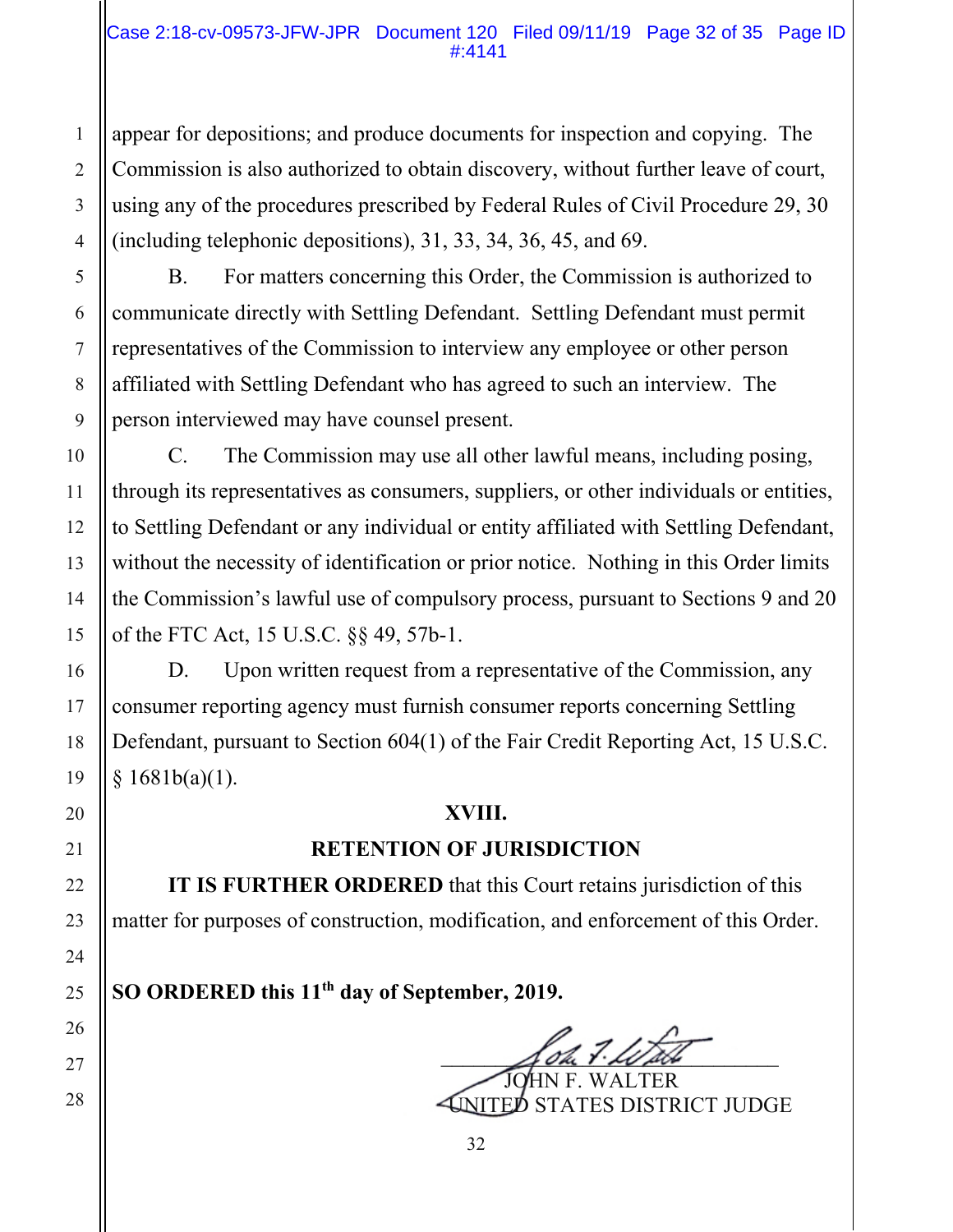#### Case 2:18-cv-09573-JFW-JPR Document 120 Filed 09/11/19 Page 33 of 35 Page ID #:4142

6

7

8

9

10

11

12

13

14

15

16

17

18

19

20

21

22

23

24

25

26

27

28

| <b>For Plaintiff Federal Trade</b> |
|------------------------------------|
| <b>Commission:</b>                 |

Dated:  $9/6/19$  /s/

- -
	- **For Defendant David Barnett**
- Dated:  $8/4/19$  /s/

# **Defendant David Barnett**

Dated: 8/15/19 \_\_\_\_/s/\_\_\_\_\_\_\_\_\_\_\_\_\_\_\_\_\_\_

Craig@DufordLaw.com

BRIAN N. LASKY

LAURA A. ZUCKERWISE

DARREN LUBETZKY Federal Trade Commission One Bowling Green, Suite 318

New York, NY 10004 (212) 607-2814 (Lasky) (212) 607-2822 (Fax)

FAYE CHEN BARNOUW Federal Trade Commission

Los Angeles, CA 90024

(310) 824-4380 (Fax)

CRAIG DUFORD

3611 Fifth Avenue San Diego, CA 92103

DuFord Law

(619) 546-4291

10990 Wilshire Blvd., Suite 400

blasky@ftc.gov

(310) 824-4300

## DAVID BARNETT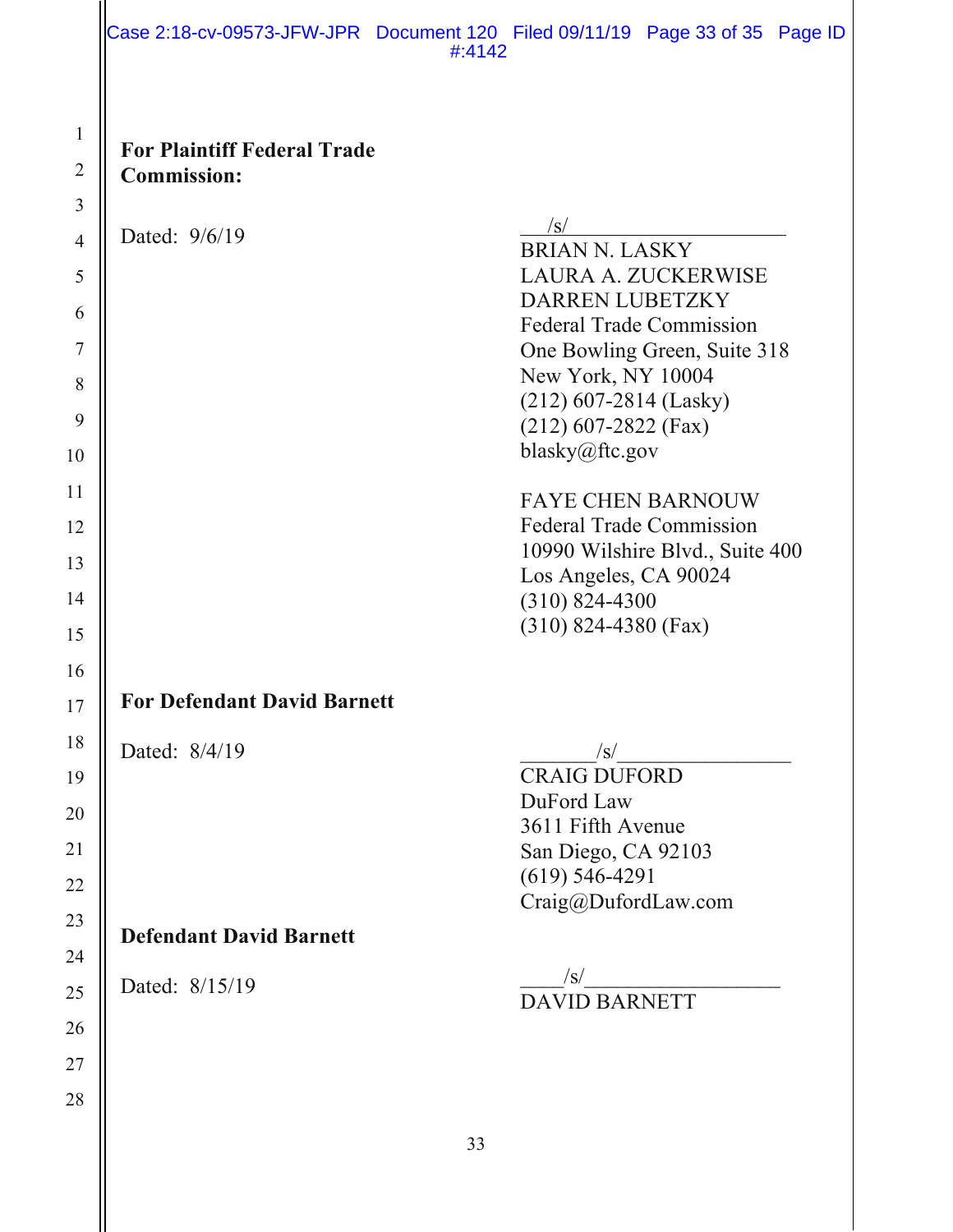Case 2:18-cv-09573-JFW-JPR Document 120 Filed 09/11/19 Page 34 of 35 Page ID #:4143

### **EXHIBIT 1 Wyoming Related Companies**

| Company                          |
|----------------------------------|
| Alpha Group LLC                  |
| Apres Vous Media, LLC            |
| <b>Based Capital LLC</b>         |
| <b>Bold Media LLC</b>            |
| Capstone Capital, LLC            |
| Cascade Canyon LLC               |
| Confidential Holdings, LLC       |
| Cornice Group LLC                |
| Crest Capital, LLC               |
| Fortune Ventures LLC             |
| <b>Future Holdings LLC</b>       |
| Grand Assets, LLC                |
| Horizon Media, LLC               |
| Interzoom, LLC                   |
| Lead Blast LLC                   |
| Lion Capital LLC                 |
| Macro Group LLC                  |
| Mountain Range Ventures LLC      |
| Mountain Solutions, LLC          |
| Nutra First LLC                  |
| Nutra Global LLC                 |
| Old West Equity LLC              |
| Omega Assets LLC                 |
| Rendezvous IT, LLC               |
| Shadow Peak, LLC                 |
| <b>Singletrack Solutions LLC</b> |
| Sky Media Group, LLC             |
| <b>Teton Pass LLC</b>            |
| Virtual Media LLC                |
| Wonder Leads LLC                 |
| Wyoming Freedom Group LLC        |
| Zoom Media LLC                   |
|                                  |